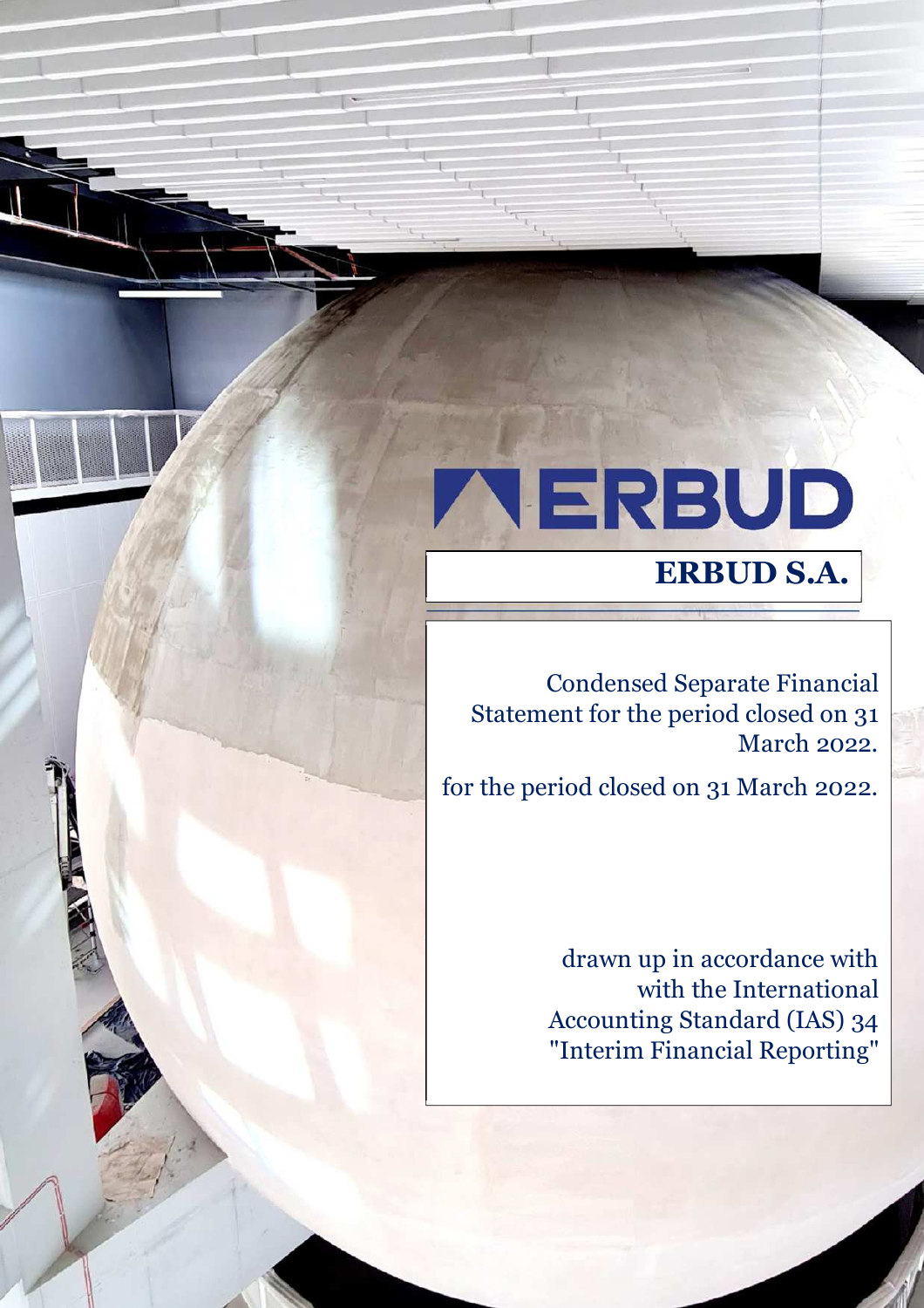

### **STATEMENT OF PROFIT OR LOSS**

|              |                                                                              | For the period of 3<br>months, ended on<br>31 Mar. 2022 | For the period of 3<br>months, ended on<br>31 Mar. 2021 |
|--------------|------------------------------------------------------------------------------|---------------------------------------------------------|---------------------------------------------------------|
|              |                                                                              | not subject to a<br>review                              | not subject to a<br>review                              |
|              | <b>CONTINUING OPERATIONS</b>                                                 |                                                         |                                                         |
|              | Note 4.2.-4.3. Revenues from sales of products and services                  | 416,229                                                 | 262,640                                                 |
|              | Note 4.2.-4.3. Cost of products and services sold                            | 399,543                                                 | 245,606                                                 |
|              | Gross sales profit/(loss)                                                    | 16,686                                                  | 17,034                                                  |
|              | Note 4.3. Cost of sales                                                      | 1,454                                                   | 1,546                                                   |
|              | Note 4.3. General and administrative (G&A) costs                             | 14,579                                                  | 13,456                                                  |
|              | Other operating income                                                       | 1,097                                                   | 623                                                     |
|              | Other operating expenses                                                     | 503                                                     | 442                                                     |
|              |                                                                              |                                                         |                                                         |
|              | Loss reversal/(impairment) of financial assets and contract valuation assets |                                                         | 2,273                                                   |
| Note $4.2$ . | <b>Operating profit</b>                                                      | 1,247                                                   | 4,486                                                   |
|              | Financial income                                                             | 1,926                                                   | 29,923                                                  |
|              | Financial expenses                                                           | 2,881                                                   | 1,340                                                   |
|              | Note 4.2. Gross profit                                                       | 292                                                     | 33,069                                                  |
| Note $4.4$ . | Income tax                                                                   | 60                                                      | (2,939).                                                |
|              | <b>Net profit</b>                                                            | 232                                                     | 36,008                                                  |
|              | <b>Comprehensive income</b>                                                  | 232                                                     | 36,008                                                  |
|              | Basic and diluted earnings per share (in PLN)                                | 0.02                                                    | 2.82                                                    |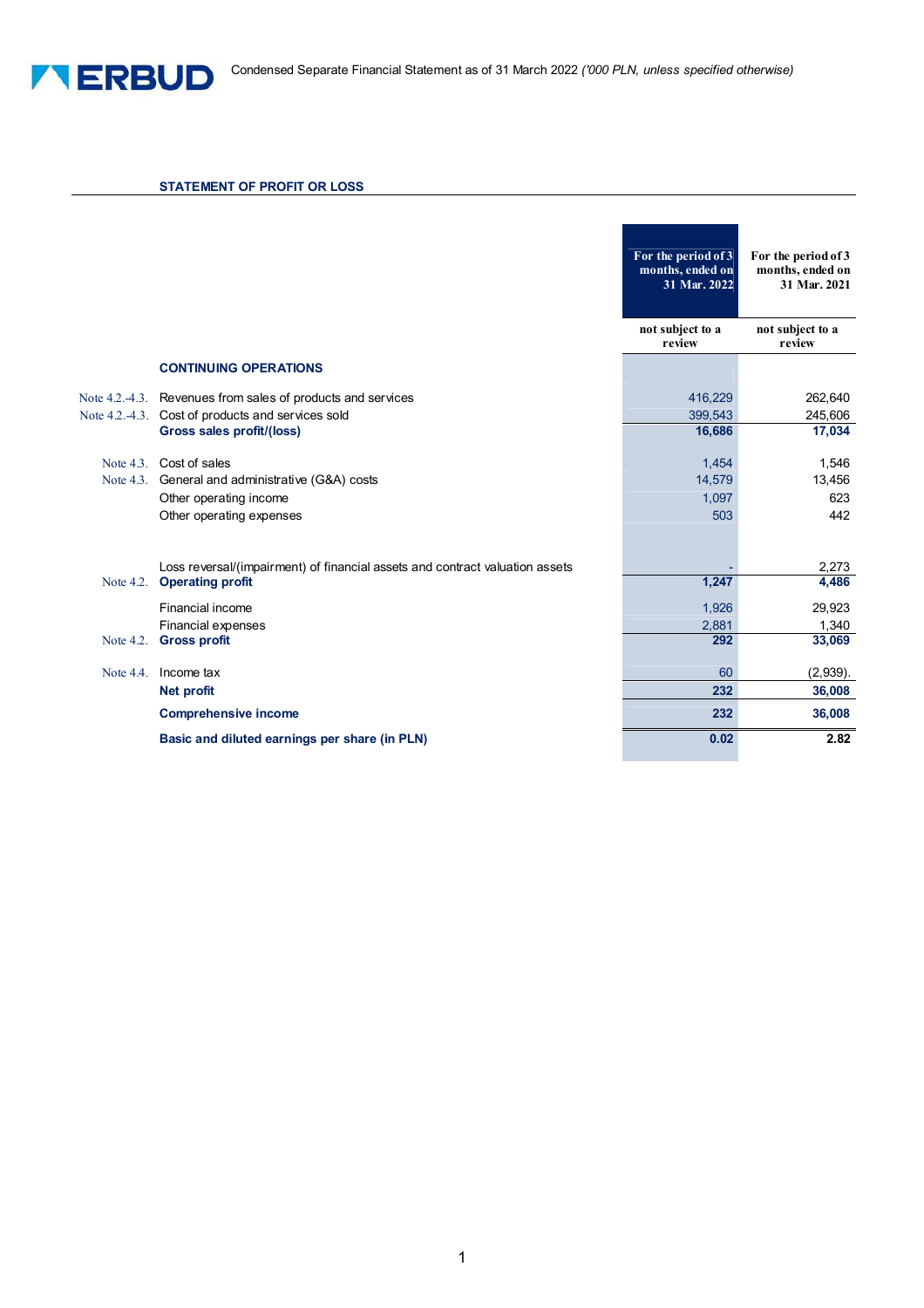

### **STATEMENT OF FINANCIAL POSITION**

|                |                                                  | 31.03.2022              | 31.12.2021 |
|----------------|--------------------------------------------------|-------------------------|------------|
|                |                                                  | not subject to a review |            |
|                | <b>ASSETS</b>                                    | 940,933                 | 897,133    |
|                | Intangible assets                                | 1,643                   | 1,709      |
|                | Tangible fixed assets                            | 57,197                  | 54,341     |
|                | <b>Financial assets</b>                          | 29,970                  | 13,448     |
|                | Other fixed assets                               | 103,588                 | 103,588    |
| Note 4.4.      | Deferred tax assets                              | 32,065                  | 25,325     |
|                | Receivables under building contracts - bid bonds | 14,129                  | 13,190     |
|                | <b>Fixed assets</b>                              | 238,592                 | 211,601    |
|                | Inventory                                        | 1,415                   | 1,415      |
|                | Receivables under building contracts - bid bonds | 13,896                  | 13,272     |
| Note 2.2.      | Pricing of building contracts - assets           | 109,460                 | 98,801     |
| Note 5.1.      | Trade receivables                                | 341,888                 | 313,840    |
| Note 5.1.      | Other receivables                                | 27,994                  | 22,060     |
|                | Financial assets                                 | 16,569                  | 16,302     |
|                | Cash and cash equivalents                        | 174,131                 | 198,931    |
|                | Cash assets in VAT account                       | 10,735                  | 16,922     |
|                | Short-term prepayments                           | 6,253                   | 3,989      |
|                | <b>Current assets</b>                            | 702,341                 | 685,532    |
|                | <b>LIABILITIES</b>                               | 940,933                 | 897,133    |
| Note 3.1.      | Share capital                                    | 1,240                   | 1,240      |
| Note 3.1.      | Own shares                                       | (70,000)                | (70,000)   |
|                | Supplementary capital                            | 160,140                 | 205,140    |
|                | Reserve capital                                  | 87,540                  | 42,540     |
|                | Retained earnings                                | 150,935                 | 150,703    |
|                | <b>Shareholders' equity</b>                      | 329,855                 | 329,623    |
| Note 3.2.-3.4. | Debt                                             | 112,789                 | 112,572    |
|                | Provisions                                       | 812                     | 812        |
|                | <b>Long-term liabilities</b>                     | 113,601                 | 113,384    |
| Note 3.2.-3.4. | Debt                                             | 20,575                  | 8,795      |
|                | Provisions                                       | 22,815                  | 22,874     |
|                | Liabilities vis-à-vis subcontractors - bid bonds | 113,506                 | 110,000    |
| Note 2.2.      | Pricing of building contracts - liabilities      | 184,238                 | 116,379    |
| Note 5.2.      | Trade payables                                   | 125,086                 | 161,982    |
| Note 5.2.      | Other liabilities                                | 31,257                  | 34,096     |
|                | <b>Short-term liabilities</b>                    | 497,477                 | 454,126    |
|                |                                                  |                         |            |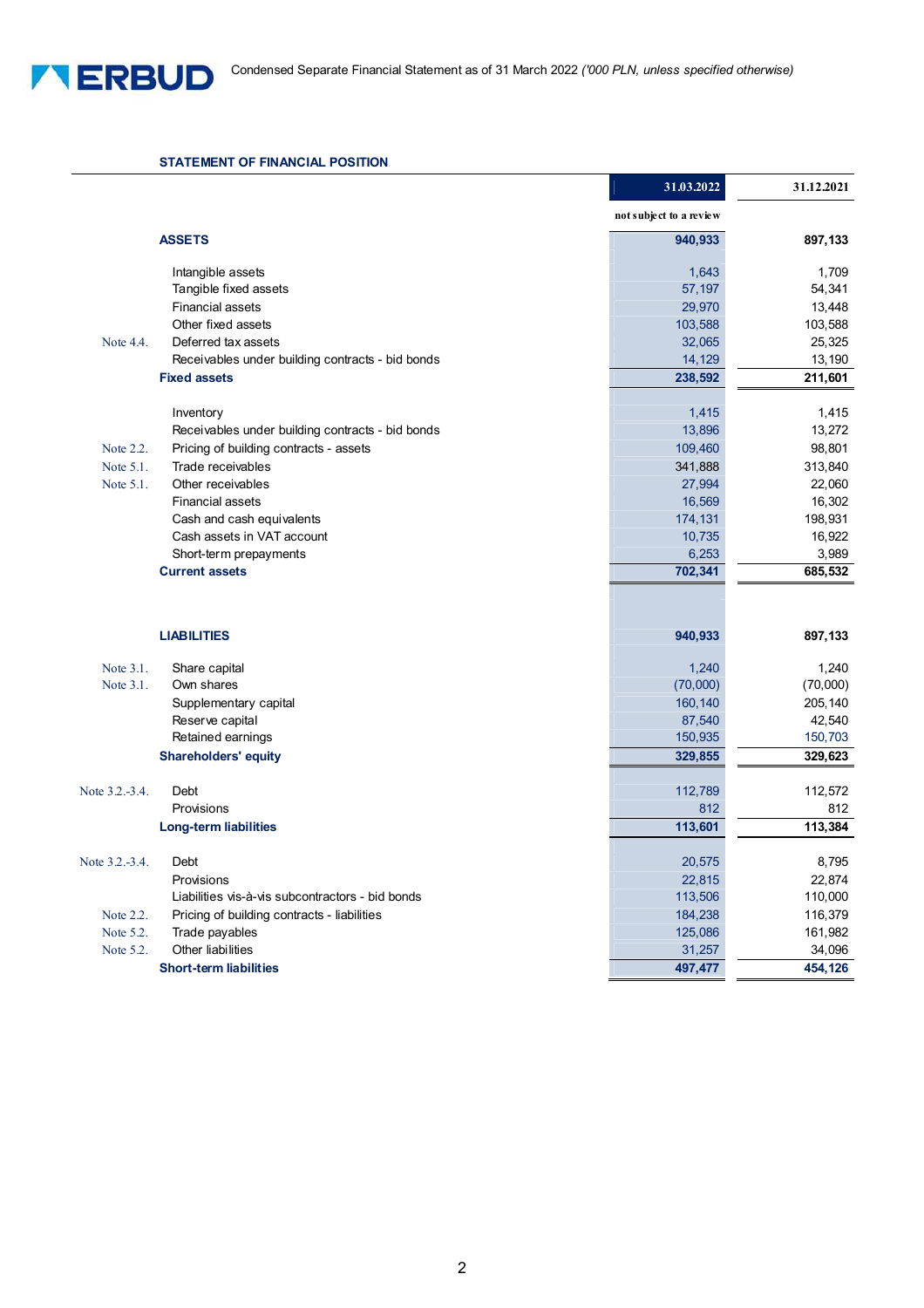

### **STATEMENT OF CHANGES IN SHAREHOLDERS' EQUITY**

**For a 3-month-period ended on 31 March 2021 and for a 3-month-period ended on 31 March 2022**

|                                     | <b>Share capital</b>     | <b>Own shares</b> | <b>Supplementary</b><br>capital | <b>Reserve capital</b>   | <b>Retained losses/earnings</b> | <b>Total</b> |
|-------------------------------------|--------------------------|-------------------|---------------------------------|--------------------------|---------------------------------|--------------|
| As of 1 Jan. 2021                   | 1,240                    |                   | 202,832                         | 17,540                   | 275                             | 221,887      |
| Net result in the accounting period | $\overline{\phantom{a}}$ | ٠                 | ٠                               | $\overline{\phantom{a}}$ | 36,008                          | 36,008       |
| Total comprehensive income          | $\blacksquare$           | ۰                 | $\sim$                          | $\overline{\phantom{a}}$ | 36,008                          | 36,008       |
| Other                               | $\overline{\phantom{a}}$ | ۰.                | $\overline{\phantom{a}}$        | ۰.                       |                                 | 2            |
| As of 31 Mar. 2021                  | 1,240                    |                   | 202,832                         | 17,540                   | 36,285                          | 257,897      |
|                                     |                          |                   |                                 |                          |                                 |              |
|                                     |                          |                   |                                 |                          |                                 |              |

| As of 1 Jan. 2022                           | 1,240 | (70,000) | 205.140  | 42.540 | 150.703 | 329,623 |
|---------------------------------------------|-------|----------|----------|--------|---------|---------|
| Net result in the accounting period         |       |          |          |        | 232     | 232     |
| Total comprehensive income                  |       |          |          |        | 232     | 232     |
| Capital increase pursuant to the resolution |       |          | (45,000) | 45,000 |         |         |
| As of 31 March 2022                         | 1,240 | (70,000) | 160,140  | 87,540 | 150,935 | 329,855 |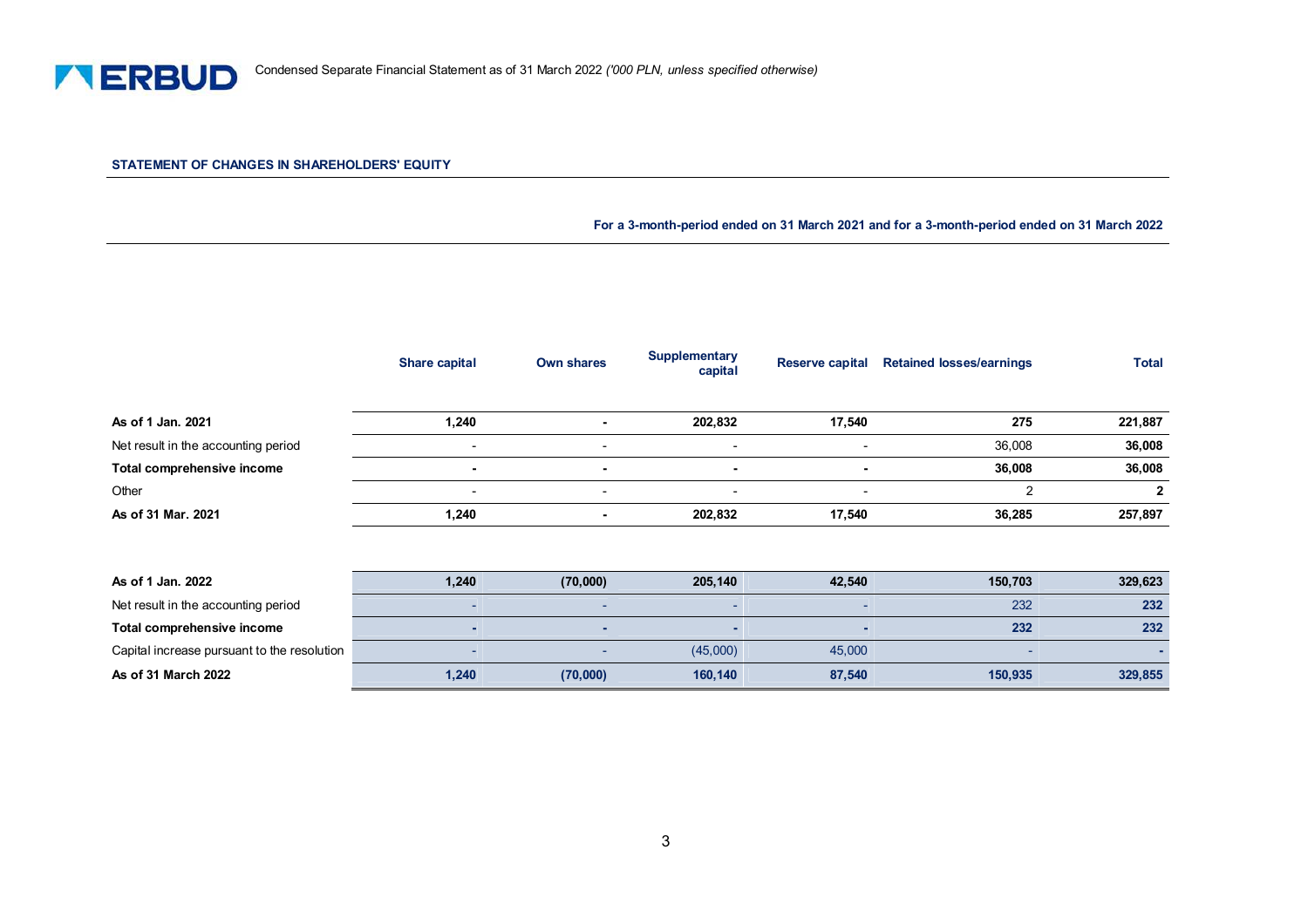### **CASH FLOW STATEMENT**

|           |                                                               | For the period of 3<br>months, ended on<br>31 Mar. 2022 | For the period of 3<br>months, ended on<br>31 Mar. 2021 |
|-----------|---------------------------------------------------------------|---------------------------------------------------------|---------------------------------------------------------|
|           |                                                               |                                                         | not subject to a review not subject to a review         |
|           | <b>OPERATIONAL CASH FLOWS</b>                                 |                                                         |                                                         |
|           | Gross profit/loss                                             | 292                                                     | 33,069                                                  |
|           | Note 4.2. Amortization and depreciation                       | 2,873                                                   | 1,840                                                   |
|           | Foreign exchange gains/losses                                 | (508)                                                   | 163                                                     |
|           | Dividends and interests                                       | 293                                                     | (28, 965)                                               |
|           | Other non-cash adjustments                                    | (30)                                                    | (134)                                                   |
|           | Income tax (paid)/reimbursed                                  | (174)                                                   |                                                         |
| Note 5.3. | Change in balance of working capital                          | (18, 262)                                               | 436                                                     |
|           | <b>Operational cash flows, net</b>                            | (15, 516)                                               | 6,409                                                   |
|           | <b>INVESTMENT ACTIVITY CASH FLOWS</b>                         |                                                         |                                                         |
|           | Inflows from credits/loans extended                           | 9,112                                                   | 10,048                                                  |
|           | Dividend income                                               |                                                         | 29,185                                                  |
|           | Other inflows                                                 | 39                                                      | 824                                                     |
|           | Expenditures on the acquisition of tangible fixed assets      | (3, 443)                                                | (320)                                                   |
|           | Expenditures on the acquisition of investment real properties |                                                         | (26, 307)                                               |
|           | Loans extended expense                                        | (25, 163)                                               | (4, 564)                                                |
|           | Investment activity cash flows, net                           | (19, 455)                                               | 8,866                                                   |
|           | <b>FINANCIAL ACTIVITY CASH FLOWS</b>                          |                                                         |                                                         |
|           | Income from credits and loans taken                           | 11,251                                                  |                                                         |
|           | Debt (principal) repayment expense - principal                |                                                         | (15, 486)                                               |
|           | Lease debt repayment expense - principal                      | (662)                                                   | (377)                                                   |
|           | Debt (interest) repayment expense                             | (418)                                                   | (242)                                                   |
|           | Financial activity cash flows, net                            | 10,171                                                  | (16, 105)                                               |
|           | <b>NET CASH FLOWS</b>                                         | (24, 800)                                               | (830)                                                   |
|           | <b>Opening cash balance</b>                                   | 198,931                                                 | 102,759                                                 |
|           | <b>Closing cash balance</b>                                   | 174,131                                                 | 101,929                                                 |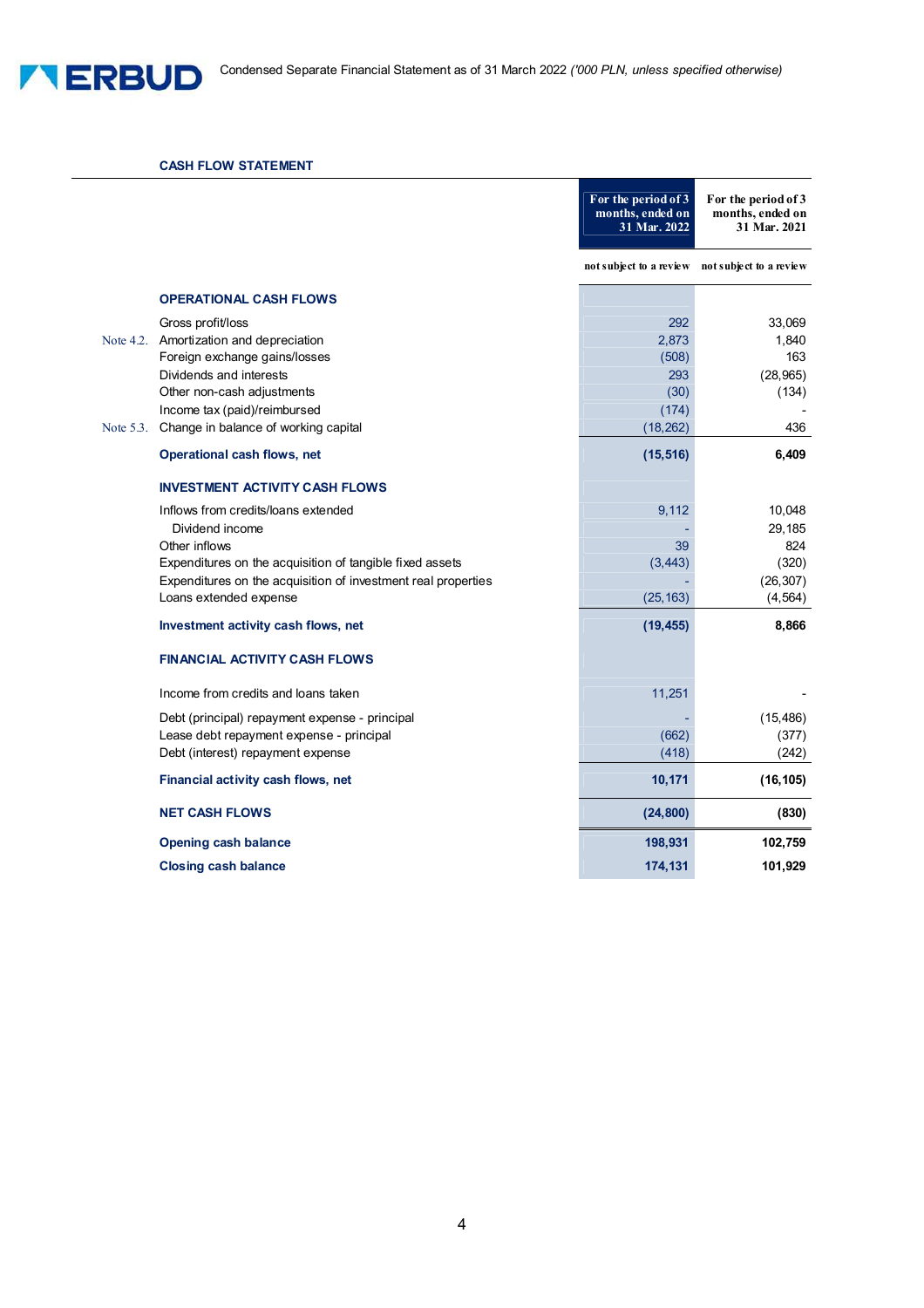

| $\mathcal{I}$ .    |                                                                                                      |  |
|--------------------|------------------------------------------------------------------------------------------------------|--|
|                    | 1.1.                                                                                                 |  |
|                    | 1.2.                                                                                                 |  |
|                    | 1.3                                                                                                  |  |
| 2.                 |                                                                                                      |  |
|                    |                                                                                                      |  |
|                    | 2.2. RECONCILLIATION OF FIGURES RELATED TO NON-COMPLETED BUILDING CONTRACTS---------------------- 15 |  |
| 3.                 |                                                                                                      |  |
|                    | 3.1.                                                                                                 |  |
|                    | 3.2.                                                                                                 |  |
|                    | 3.3                                                                                                  |  |
|                    | 3.4                                                                                                  |  |
| $\boldsymbol{A}$ . |                                                                                                      |  |
|                    | 4.1                                                                                                  |  |
|                    | 4.2.                                                                                                 |  |
|                    | 4.3.                                                                                                 |  |
|                    | 4.4                                                                                                  |  |
|                    |                                                                                                      |  |
|                    |                                                                                                      |  |
|                    |                                                                                                      |  |
|                    |                                                                                                      |  |
| 5.                 |                                                                                                      |  |
|                    | $5.1 -$                                                                                              |  |
|                    | 5.2 <sub>1</sub>                                                                                     |  |
|                    | 5.3.                                                                                                 |  |
|                    | 5.4.                                                                                                 |  |

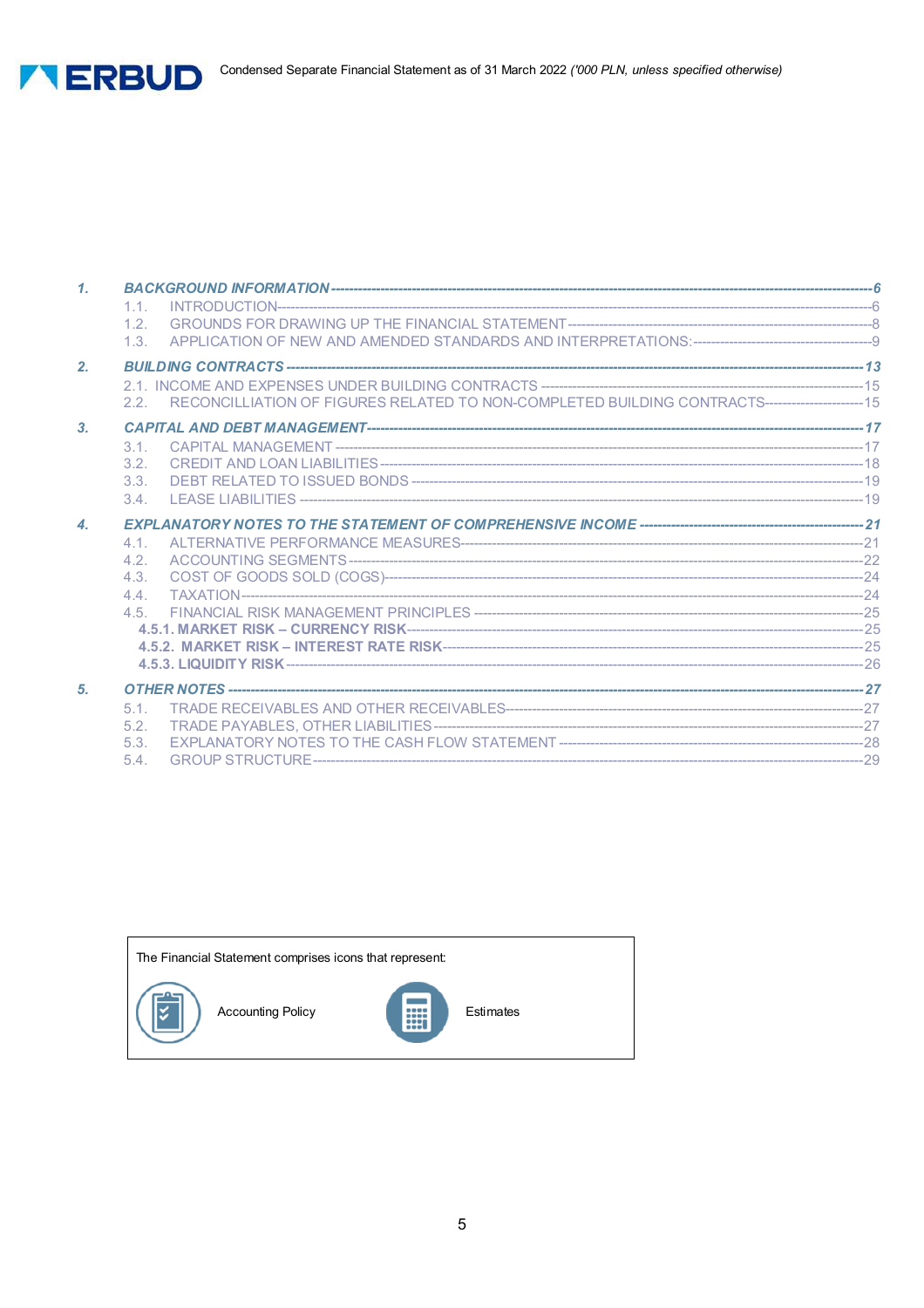# **1. BACKGROUND INFORMATION**

# **1.1. INTRODUCTION**

Erbud S.A. is a joint-stock company established following the transformation from Erbud limited liability company, registered on 29 November 2006 by the District Court for the Capital City of Warsaw in Warsaw, 13<sup>th</sup> Commercial Division of the National Court Register, under No. 0000268667, with its registered office at ul. Franciszka Klimczaka 1.

Erbud Spółka z o.o. was established on 28 August 1990 and entered into the National Court Register on 8 August 2001, under entry No. 0000034299.

The Company's core business are general civil engineering services concerning building construction (PKD 4521A)

The Company is the Parent Company in the Erbud S.A. Capital Group and draws up consolidated financial statements of the Erbud S.A. Group.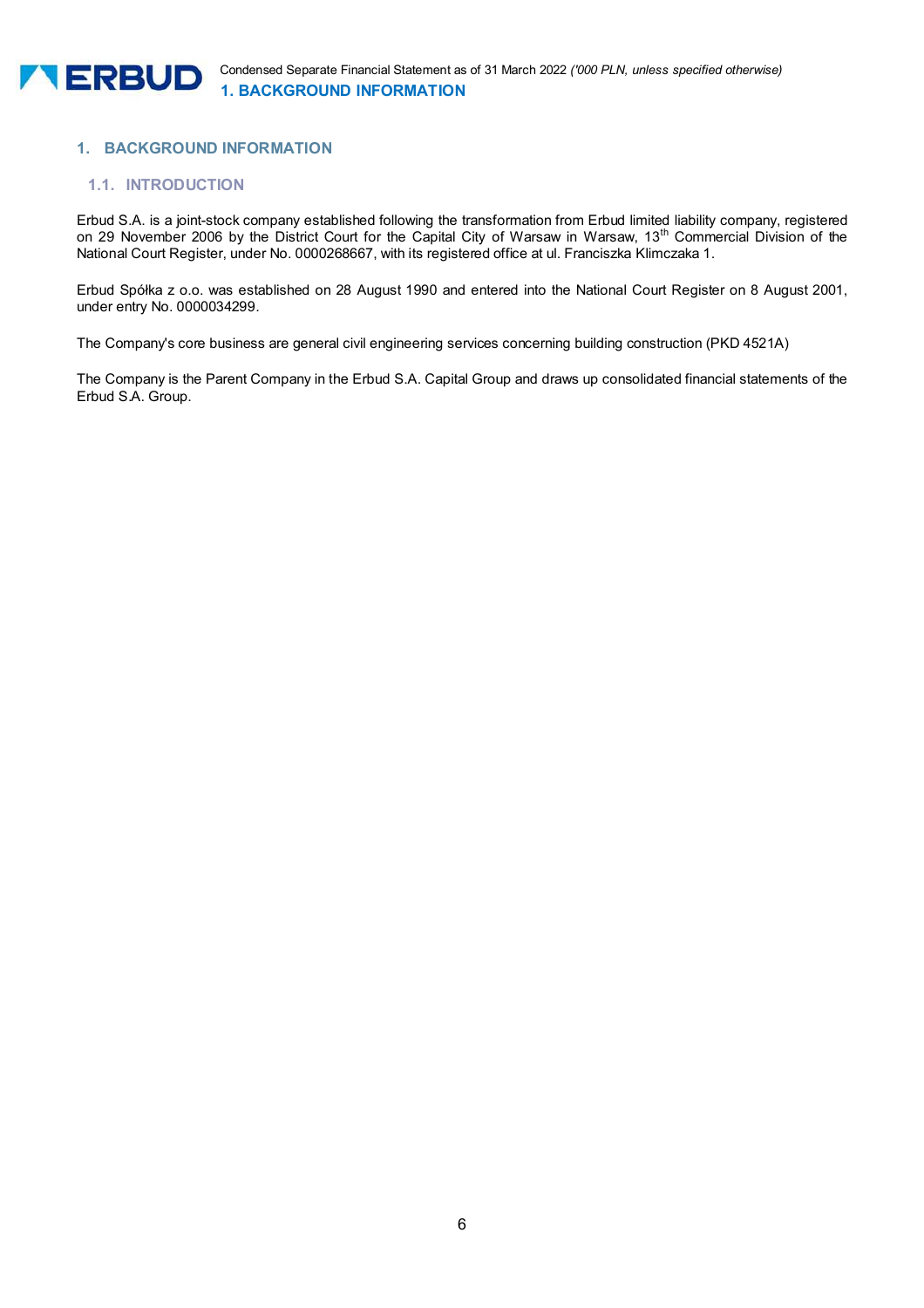

Condensed Separate Financial Statement as of 31 March 2022 *('000 PLN, unless specified otherwise)* **1. BACKGROUND INFORMATION** 

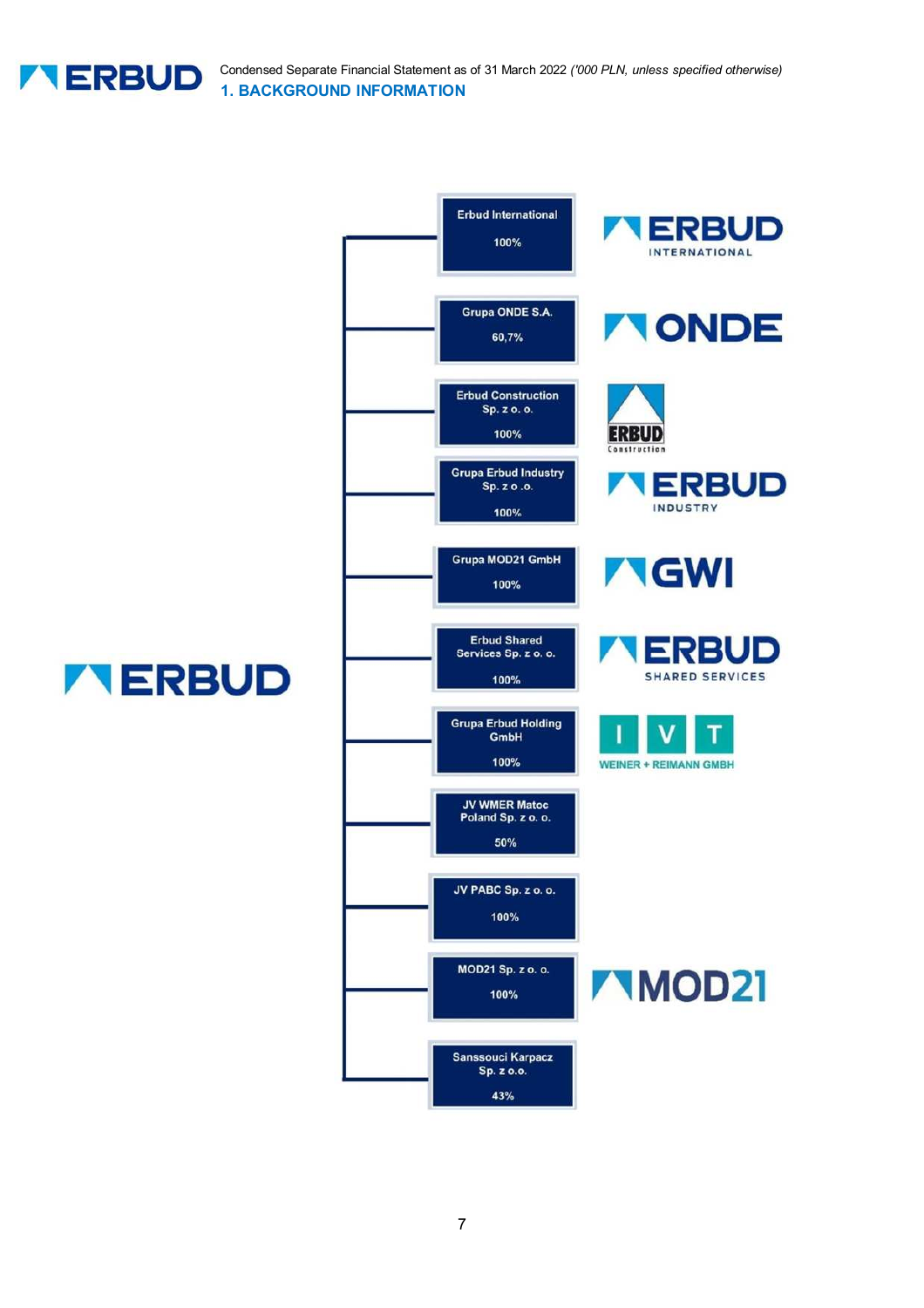

Detailed organisational structure of the Group is presented in the Note 5.4. The above figure shows the share of Erbud S.A. in the individual member companies of the Erbud S.A. Capital Group as at the date of drawing up the financial statements.

### **1.2. GROUNDS FOR DRAWING UP THE FINANCIAL STATEMENT**

### **IFRS Compliance Statement**

The financial statements of the Company closed on 31 March 2022 were drawn up in compliance with the International Financial Reporting Standards ("IFRS"), as endorsed by the European Union and as applicable at 31 March 2022.

The Condensed Separate Financial Statement is presented in Polish currency (Polish zloty, "PLN"), and all values are specified in thousands of Polish zlotys.

The Condensed Financial Statement has been drawn up on historical cost basis, except for financial derivatives that were priced at fair value.

This Condensed Financial Statement was approved for publication by the Management Board on 10 May 2022.

### **Going Concern**

This Separate Financial Statement has been drawn up following going concern principle applicable to the Company in the foreseeable future. As of the date of approval of this Condensed Financial Statement, no signs prevailed indicating a risk to the continuation of Company operations following a going concern principle.

### **Impact of COVID-19**

The Company has not experienced a material impact of COVID-19 on its current operations. The building contracts were carried out in adherence to the planned schedules, and no penalties for project delays were recorded. Additional costs related to providing necessary safety for the personnel were not significant and did not have material impact on the Company's 2022 performance. The coronavirus pandemic did not undermine Company's liquidity, and the Company maintained a stable, high cash balance throughout the year and paid its liabilities in a timely manner. The Company also experienced no change in the recoverability of accounts receivable, which were paid by the customers on an on-going basis with no significant delays.

### **Impact of war conflict in Ukraine**

The war conflict behind the eastern border has shown that one man's decision can destabilize the economy almost on a global scale. Following the Russia's invasion of Ukraine, the whole world faced a fuel crisis, stock markets and currencies of neighbouring countries, including Poland, were weakening. Raw material prices and their availability have become a much bigger issue in the construction business than COVID 19 hazards.

Erbud Group has always looked for its development in the Western Europe, especially in Germany. Any inclination to enter eastern markets sometimes perceived as emerging markets, however, was viewed negatively by the Management Board.

The Management Board monitors on an on-going basis the impact of the political and economic situation in Ukraine, Russia and Belarus on the ERBUD Group's operations. For more than a year we have been dealing with price hikes of building materials and labour in the Polish market. Due to the fact that the Group does not execute long-term contracts, it is possible to account for the risk of swelling material prices in the calculations on an on-going basis or, in the case of public contracts, to apply the price indexation clauses. Very good relations with employers, diversification of operations, both in geographical and segment terms, reduce the negative impact of the price shock caused by the conflict in Ukraine.

### **Pricing at fair value**

The measure of fair value of an asset or liability the Company takes into consideration the properties of a certain asset or liability, if the market players take into consideration these characteristics when measuring the assets or liabilities at the measurement date. The Company classifies fair value measurement principles using the fair value hierarchy, reflecting the weight of source data used for measurement, pursuant to IFRS 13. As of the individual balance sheet dates, the Company has no items measured at fair value but discloses fair value for items measured at amortized cost.

### **Conversion of items into foreign currencies**

The items specified in the Condensed Financial Statements are measured in the currency of the core business environment where the entity carries out its operations ("functional currency"). The functional currency of the Company and the currency used for the presentation of the condensed financial statement is the Polish zloty (PLN)

Transactions in foreign currencies are recorded in the books at the time of initial recognition in the value converted into PLN at the average NBP rate prevailing at the transaction date.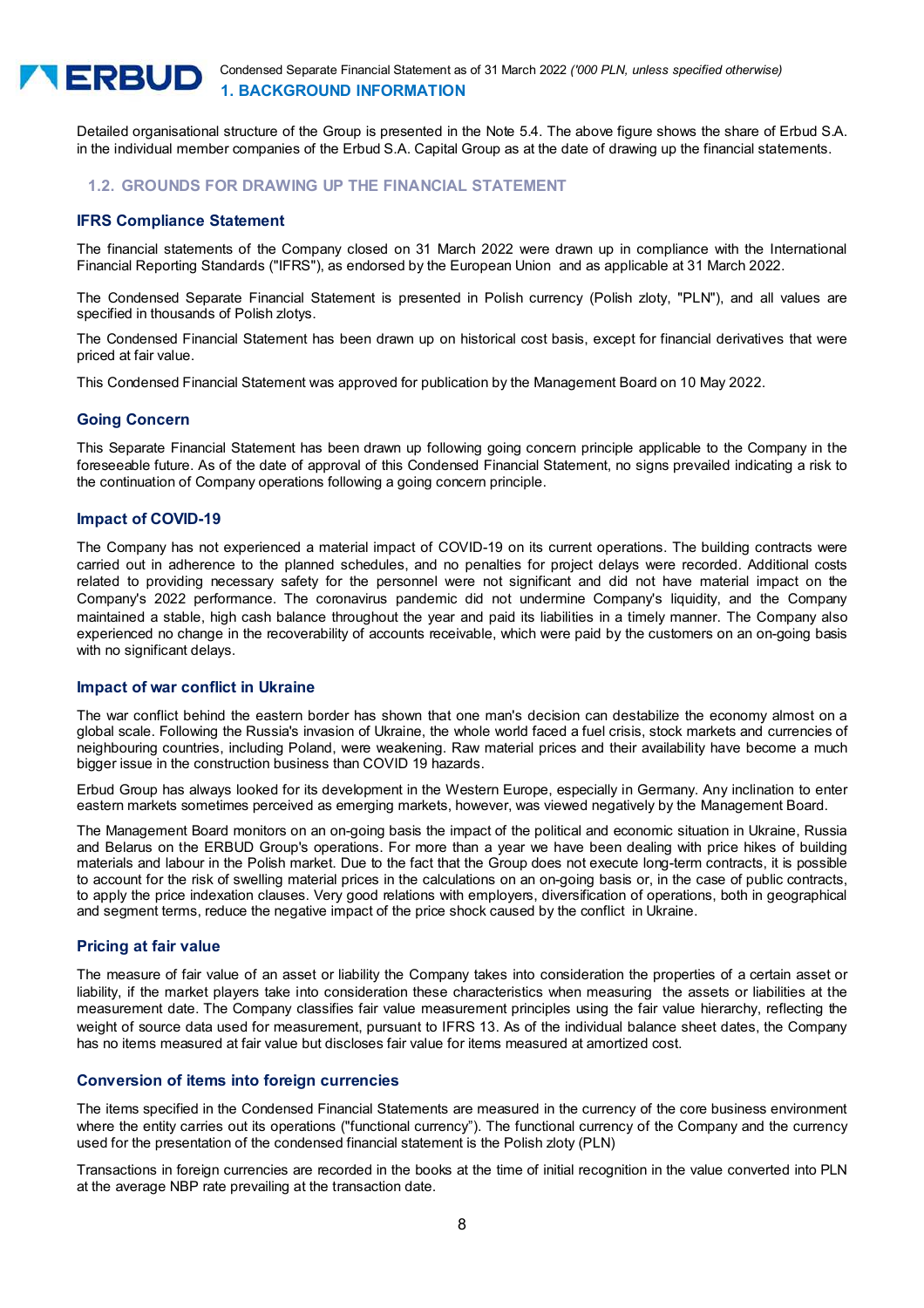

At the balancing date cash assets and liabilities denominated in currencies other than Polish zloty are converted into Polish zlotys using the appropriate average exchange rate, effective at the end of the accounting period, determined for a certain currency by the National Bank of Poland. The foreign exchange gains/losses are posted respectively into the line "financial gains (losses)" or in cases defined by accounting principles (policy), are capitalised in the assets value.

The non-cash assets and liabilities recognised at historic cost expressed in foreign currency are posted at historical exchange rate prevailing at the transaction date. Non-cash assets and liabilities are carried at fair value expressed in foreign currency are converted using the exchange rate prevailing at the date of fair value measurement.

# **1.3. APPLICATION OF NEW AND AMENDED STANDARDS AND INTERPRETATIONS:**

In this Condensed Financial Statement, the following new and amended standards were applied for the first time, which entered into force in 2021:

### **a) Amendments to IFRS 9, IAS 39 and IFRS 16 connected with the IBOR reform**

In response to the expected reform of reference rates (IBOR reform), the International Accounting Standards Board has published the second part of amendments to IFRS 9, IAS 39, IFRS 7, IFRS 4 and IFRS 16, which are applicable from 1 January 2021. The amendments address accounting issues that will arise when, when IBOR-based financial instruments transition to the new interest rates. The amendments introduce a number of guidelines and exemptions, most notably a practical expedient for contract modifications required by the reform that will be recognized by updating the effective interest rate, a waiver to terminate hedge accounting, a temporary waiver to identify the risk component, and the requirement to include additional disclosures. The above change had no impact on the Company due to the fact that the financial instruments held at variable interest rates bear WIBOR-based interest.

### **b) Amendments to IFRS 4: Application of IFRS 9 "Financial Instruments"**

Amendment to IFRS 4 "Insurance Contracts" postpones the application of IFRS 9 "Financial Instruments" until 1 January 2023 until the effective date of IFRS 17 "Insurance Contracts".

As of the date of this Condensed Financial Statement, the application of this standard is deferred until 2023.

### **c) Amendments to IFRS 16 "Lease"**

In relation to the coronavirus pandemic (COVID-19), an amendment to IFRS 16 was introduced in 2020, which enabled the application of a simplification for assessing whether changes to leases made during a pandemic represent lease modifications. Consequently the lessees may benefit from the simplification boiling down to not applying the IFRS 16 guidelines concerning the modification of lease contracts. As this amendment related to reductions in lease payments due on or before 30 June 2021, hence in March 2021. The Council extended the availability of the practical arrangement for lease payment reductions until June 2022. The amendment is effective from 1 April 2021 with an option of earlier application.

This amendment does not have a material impact on the Company's financial statements.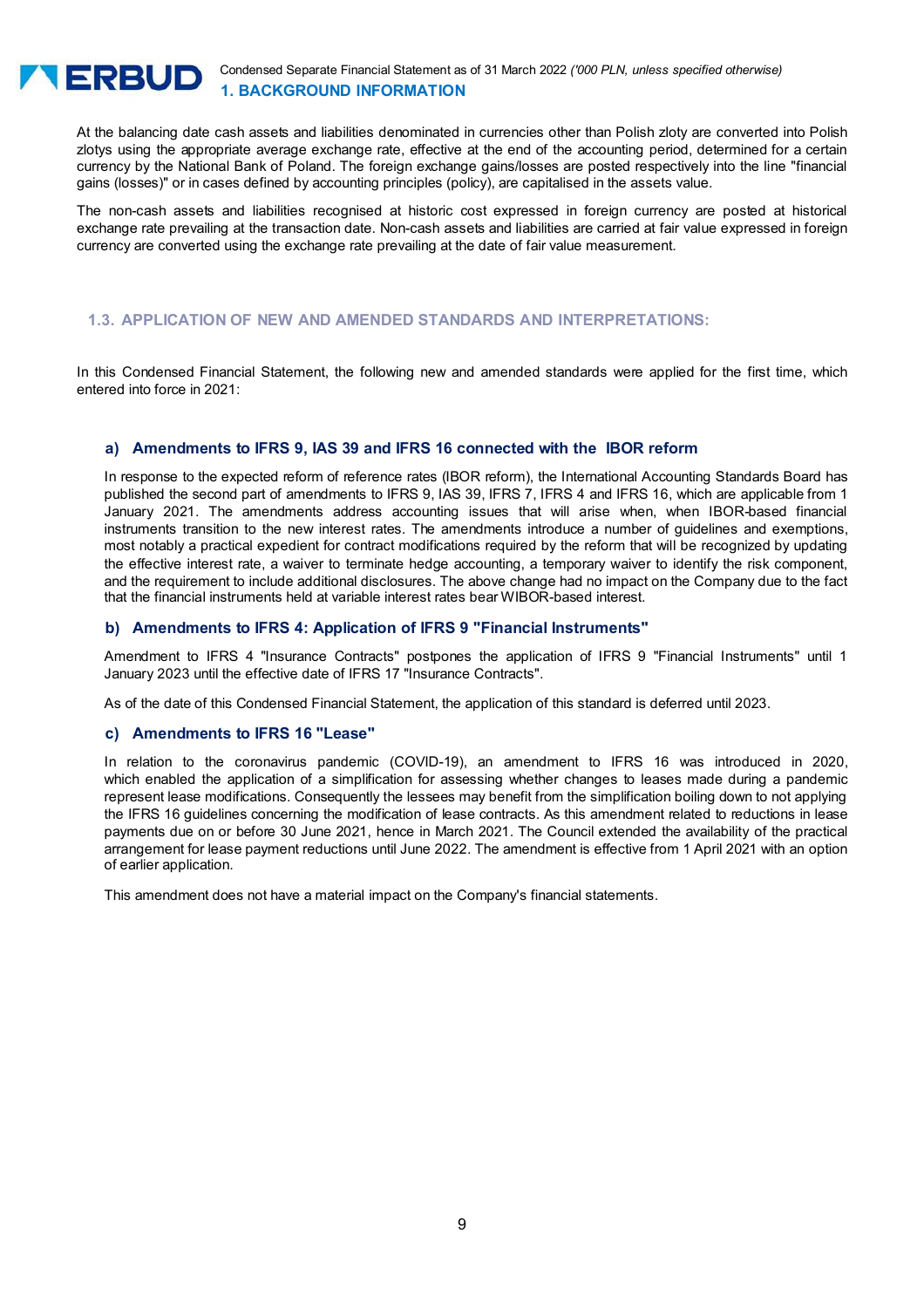

# **Published standards and interpretations, which are not yet effective and have not been applied by the Company before.**

In these condensed financial statements the Company has not decided to apply the following published standards, interpretations or amendments to existing standards before their effective date:

### **a) IFRS 17 "Insurance Contracts" and amendments to IFRS 17**

The IFRS 17 "Insurance Contracts" was issued by the International Accounting Standards Board on 18 May 2017 and amendments to IFRS 17 were published on 25 June 2020. The new amended standard is effective for annual periods beginning on or after 1 January 2023.

The new IFRS 17 "Insurance Contracts" will replace the current IFRS 4, which permits a variety of practices in the settlement of insurance contracts. IFRS 17 will change fundamentally the accounting of all entities that deal with insurance and investment contracts.

The Group will apply IFRS 17 once it has been endorsed by the European Union.

The above amendment will not have a material impact on the Company.

### **b) Amendments to IAS 1 "Presentation of Financial Statements"**

The Council has published amendments to IAS 1 that clarify the issue of presentation of liabilities as long and short-term ones. The published amendments shall apply to financial statements for periods beginning on or after 1 January 2023.

At the date of drawing up these condensed financial statements, the amendment in question had not yet been endorsed by the European Union.

The above amendment will not have a material impact on the Company.

### **c) Amendments to IFRS 3 "Business Combinations"**

The amendments to the standard published in May 2020 are intended to update the relevant references to the Conceptual Assumptions in IFRS, without making material changes to business combinations accounting.

The above amendment will not have a material impact on the Company.

### **d) Amendments to IAS 16 "Property, Plant and Equipment"**

The amendment introduces a ban on adjusting the cost of production of property, plant and equipment by the amounts obtained from the sale of components produced during the period of preparation of the property, plant and equipment for operation in accordance with the management's intentions. Instead, the entity will recognise the above sales revenues and related costs directly in the income statement. The amendment shall apply to financial statements for periods beginning on or after 1 January 2022.

The above amendment will not have a material impact on the Company.

### **e) Amendments to IAS 37 "Provisions, contingent liabilities and contingent assets"**

The amendments to IAS 37 provide an explanation of the costs that an entity takes into account when analysing whether a contract is an onerous contract. The amendment shall apply to financial statements for periods beginning on or after 1 January 2022.

The above amendment will not have a material impact on the Company.

### **f) Annual Amendments to IFRS 2018 - 2020**

"The annual revision of IFRS 2018-2020 introduces changes to the standards: IFRS 1 "First-time Adoption of International Financial Reporting Standards", IFRS 9 "Financial Instruments", IAS 41 "Agriculture" and the illustrative examples for IFRS 16 "Lease".

The amendments contain clarifications and describe more precisely the guidelines for standards on recognition and measurement.

The above amendment will not have a material impact on the Company.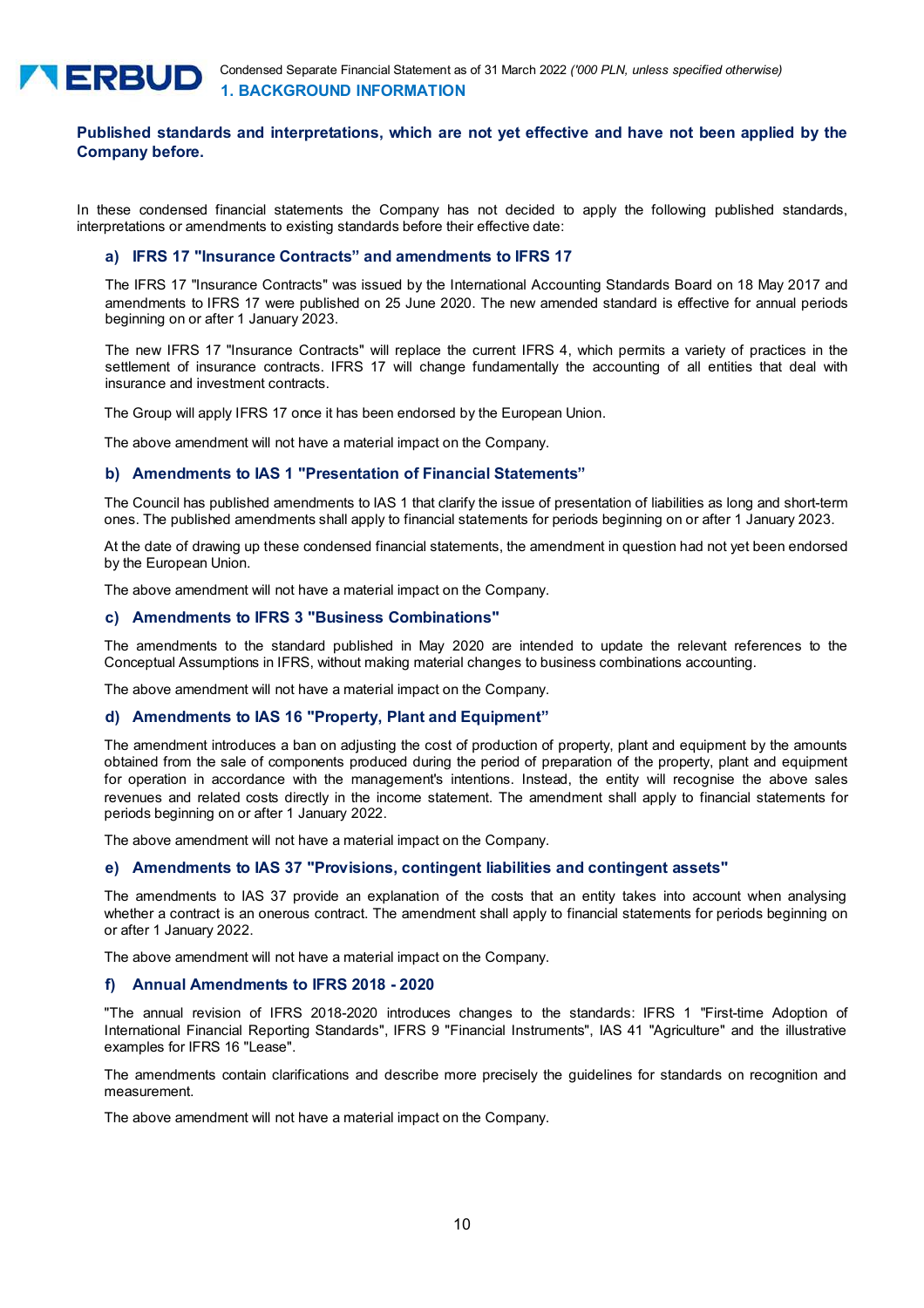# **g) Amendments to IAS 1 "Presentation of Financial Statements" and IFRS Board Guidance on accounting policy disclosures in practice**

The amendment to IAS 1 requires disclosure of significant information about accounting policies, which are defined in the Standard. The amendment clarifies that information about accounting policies is material if, in its absence, users of the financial statements would not be able to understand other relevant information in the financial statements. In addition, the Board's guidance on the application of the concept of materiality in practice has also been revised to provide guidance on the application of the concept of materiality to accounting policy disclosures. At the date of preparation of these financial statements, the amendments in question had not yet been endorsed by the European Union.

The above amendment will not have a material impact on the Company.

### **h) IAS 1 "Presentation of Financial Statements" and IAS 8 "Accounting Policies, Changes in Accounting Estimates and Errors"**

In February 2021the Board published an amendment to IAS 8 "Accounting Policies, Changes in Accounting Estimates and Errors" regarding the definition of estimates. The amendment to IAS 8 clarifies, how entities should distinguish between changes in accounting policies and changes in accounting estimates. At the date of preparation of these financial statements, the amendments in question had not yet been endorsed by the European Union.

The above amendment will not have a material impact on the Company.

### **i) Amendments to IAS 12 "Income Taxes"**

The amendments to IAS 12 clarify how to account for deferred tax on transactions such as leases and decommissioning liabilities. Prior to the amendment to the standard, there was ambiguity whether the exemption for recognising deferred tax recognised for the first time applied to this type of transaction, i.e. where both deferred tax assets and liabilities are recognised. The amendments to IAS 12 clarify that the exemption does not apply and that entities are required to recognise deferred tax on such transactions. The amendments require companies to recognise deferred tax on transactions that give rise to equal taxable and deductible temporary differences on initial recognition.

The amendment shall apply to financial statements for periods beginning on or after 1 January 2023. At the date of preparation of these financial statements, the amendments in question had not yet been endorsed by the European Union.

The above amendment will not have a material impact on the Company.

### **j) Amendment to IFRS 17 "Insurance Contracts"**

This amendment relates to the transitional requirements in connection with the first-time application of IFRS 17 'Insurance Contracts' and IFRS 9 'Financial Instruments'. The amendment introduces an option of improving the usefulness of information for the investors on the first application of the new standard.

The amendment applies only to the transition of insurers to the new standard and does not affect any other requirements set forth in IFRS 17.

At the date of preparation of these financial statements, the amendments in question had not yet been endorsed by the European Union.

The above amendment will not have a material impact on the Company.

### **k) IFRS 14 "Regulatory Deferral Accounts"**

This standard allows entities that drawn up financial statements for the first time (on or after 1 January 2016) pursuant to IFRS to recognize amounts resulting from operations with regulated prices, in compliance with the previously applied accounting principles. To enhance comparability with entities that already apply IFRS and do not post such amounts, under published IFRS 14, amounts resulting from operations with regulated prices should be presented separately in both the statement of financial position, in the profit and loss account and the statement of other comprehensive income.

IFRS 14 will not be endorsed by virtue of the European Union's decision.

The above amendment will not have a material impact on the Company.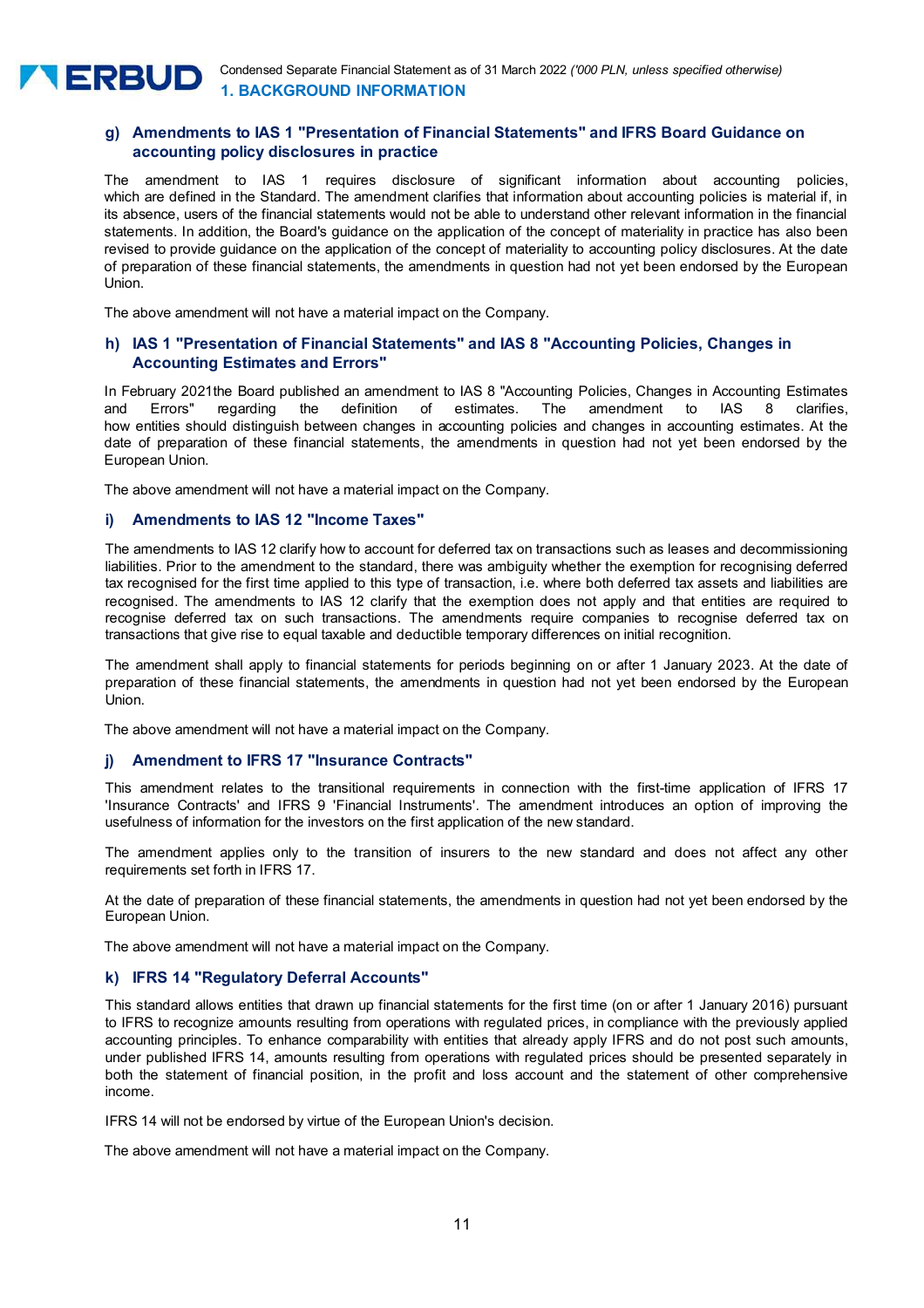# **l) Amendments to IFRS 10 and IAS 28 regarding the sale or contribution of assets between the investor and its associates or joint ventures**

The amendments solve the problem of the current inconsistency between IFRS 10 and IAS 28. Accounting recognition depends on whether non-monetary assets sold or contributed to an associate or joint venture are businesses or not.

Where a non-monetary asset is a 'business', the investor will show a full gain or loss from the transaction. If the assets do not meet the business definition criteria, the investor recognises a gain or loss excluding the portion that represents the interests of other investors.

The amendments were published on 11 September 2014. As of the date of drawing up these interim financial statements, the endorsement of this amendment is deferred by the European Union.

The above amendment will not have a material impact on the Company.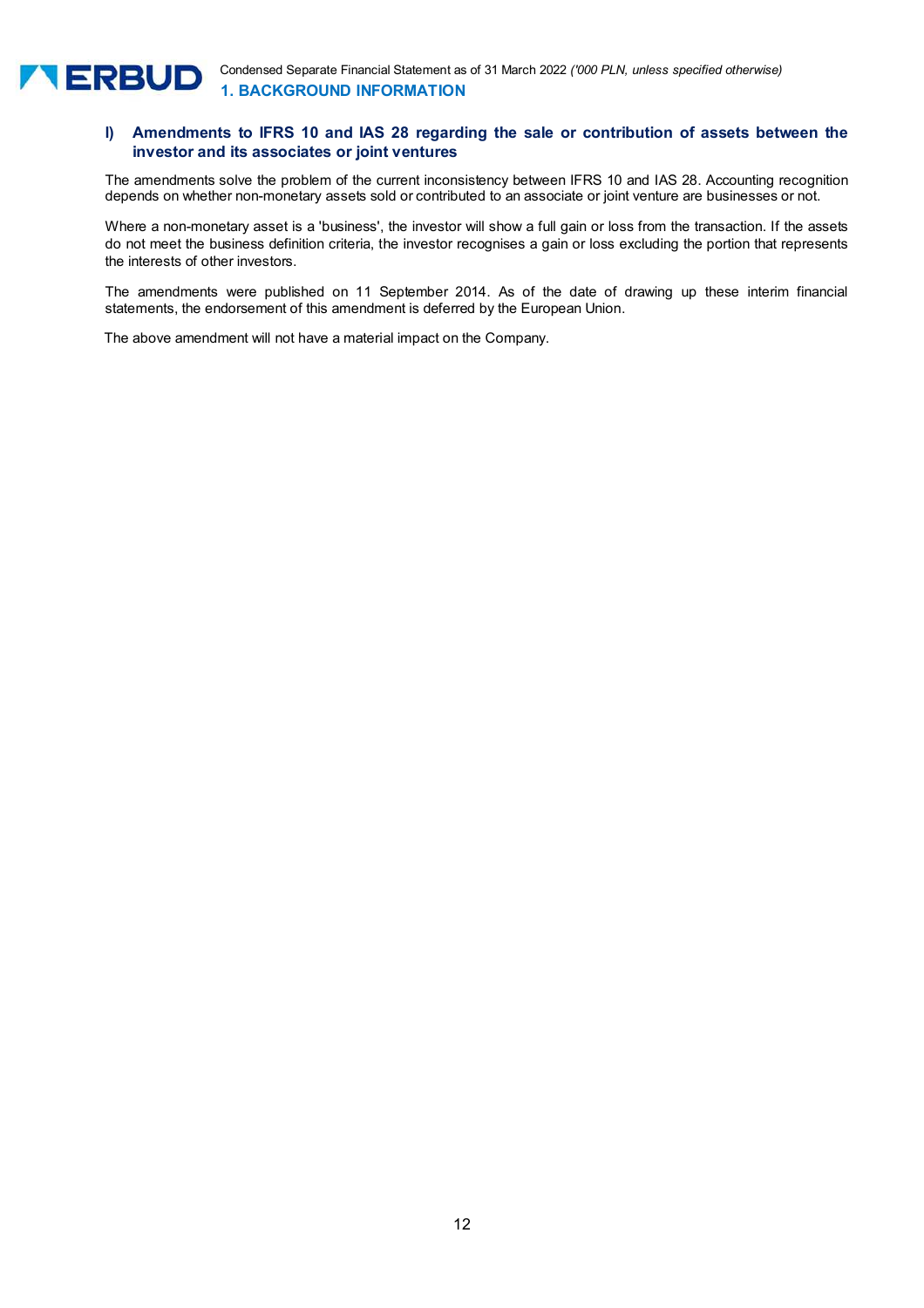

# **2. BUILDING CONTRACTS**

### The Company signs fixed-price contracts for the execution of construction contracts, mainly in the areas of apartment construction (including entire housing estates), hotels, SPA facilities, shopping malls, wind farms, power plants, production rooms, and highways. Certain contracts with Customers also contain a variable pay in the form of penalties that may be imposed on the Company, for example, in the event of delays in contract performance.

The variable pay component adjusts the transaction price and the amount of revenue recognized. i.e., the Company recognizes some or all of the amount of variable pay in the transaction price only to the extent that it is highly probable that there will be no significant reversal of the cumulative amount of revenue recognized when the uncertainty related to volatility has been resolved. To estimate variable pay, the Company uses the expected value method to estimate variable pay. Historically, the Company has not suffered penalties incurred by its customers and there was no indication of penalties being recognized on ongoing contracts at any of the balance sheet dates. Any contract changes (changes in contract scope, price, or both) are recognized as a cumulative revenue adjustment.

Due to the specific nature of building contracts and services provided by the Company, in all building contracts the Company identifies only one performance obligation to which the entire value of the compensation is allocated.

Revenues and expenses on account of performed construction contracts are recognized by the Company in time as the progress of works is made. The Company measures contract performance progress rate using the performance-based method, i.e. it determines the value of revenues and expenses under the performance of construction contracts in the period from the Contract Date to the balancing date proportionally to the progress rate of of a certain contract performance by way of evaluation of the achieved results and milestones. From thus determined figures the Company deducts revenues and expenses, which affected the financial result in previous years, generating revenues and costs under building contracts executed in the current period. A change of the estimated progress rate of contract execution is treated as a change in estimate and affects the amount of revenues recognized in the period in which the change in estimate was made. If it is not possible to determine progress rate of non-finished service (including construction service) or expected total cost of service delivery in a reliable manner, then the revenues are determined at the level of costs born in a certain accounting period, however, not higher than costs, which are expected to be covered by the employer in the future.

On the other site the results of pricing (i.e., the determination of revenues and expenses using the progress rate method) are recorded as "Pricing of building contracts - assets (or liabilities)." The balances of assets under building contracts resulting from the excess of revenue recognized using the performance-based method over the invoiced revenues are subject to an impairment charge calculated similarly to the non-past due trade receivables. All above mentioned building contract assets at the Level 2 of the impairment model and a simplified matrix approach (similar to trade receivables) are used to calculate the impairment loss on these assets. Due to the manner in which balances on construction contract assets are recognized, they are not subject to aging and are treated entirely as current, not past due.

The works performed under building contracts are invoiced in adherence to the schedule set forth in the contract. The Company recognizes invoiced revenues in the line "Trade and other receivables" (Note 5.1) The Contractors under building contracts signed with the Group retain part of the payments as contract performance bond. These figures are recognized as "Building contract receivables - bid bonds" and are refundable most often after project completion after the end of the guarantee period.

The Company engages subcontractors to carry out work related to the implementation of building contracts. The invoiced costs related to subcontractors' employment are recognized as "Trade payables" (Note 5.2). The Group retains a portion of payments to subcontractors in relation to the performance bond, and recognizes it the line "Building contract liabilities - bid bonds". The breakdown of revenues into revenues recognized in time and items recognized at point of time is presented in Note 4.2.

In connection with the execution of building contracts and the difference in time of revenues and expenses recognition for accounting and tax purposes, the deferred income tax assets and liabilities are recognized in the statement of financial position - see Note 4.4.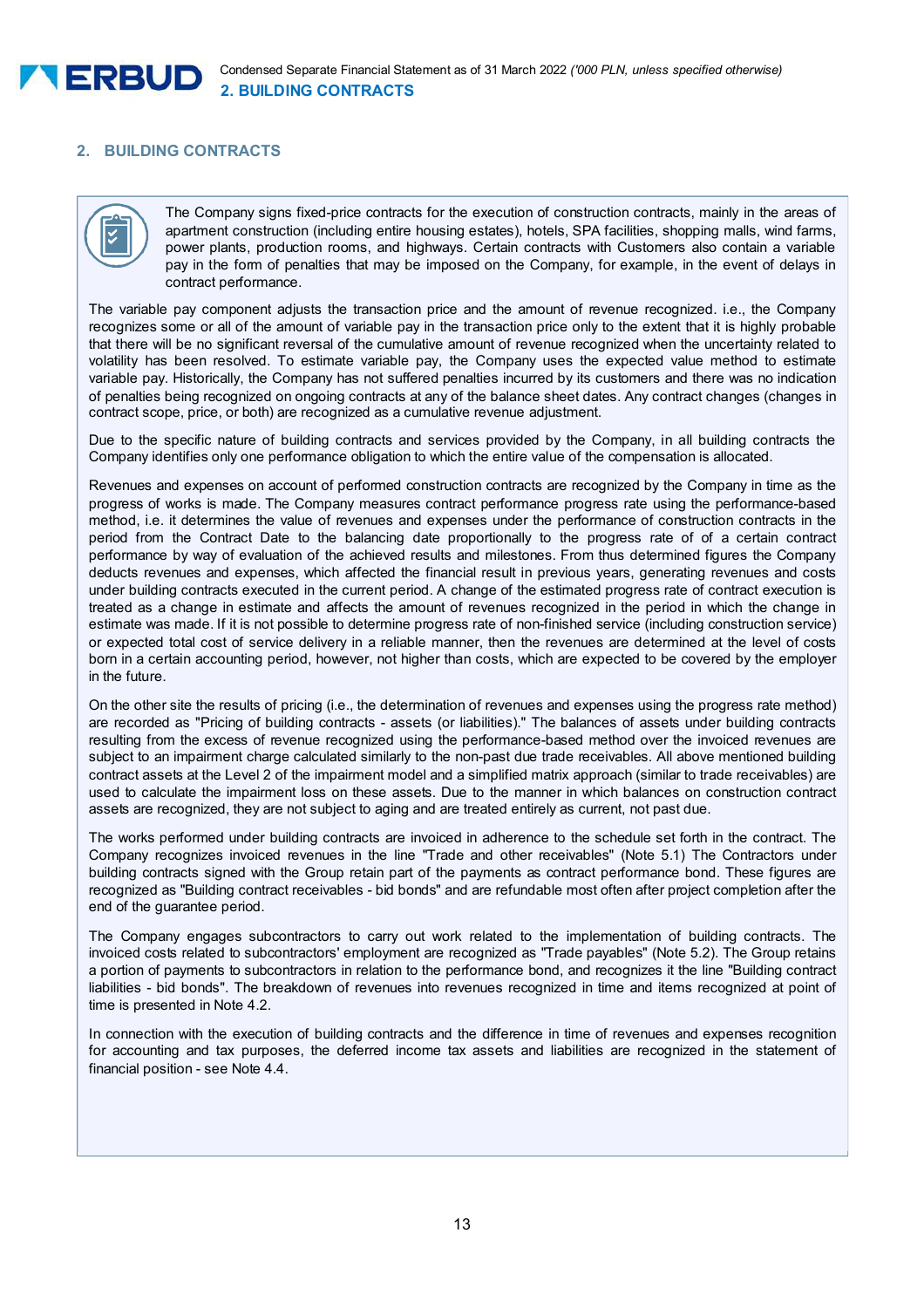



The Company sets up provisions for contracts with negative margins when it has found out grounds to claim that a given building contract in progress will end with a loss. Provisions are charged into the costs of a given period at the full value of the expected loss on a given contract and are disclosed in the balance sheet under "Provisions".

The Company provides only basic guarantees to its customers, which do not represent a separate duty to perform obligation. The warranty period varies depending on the contract under implementation and the components covered.

The Company engages subcontractors to carry out work related to the execution of building contracts. The Company acts as principal with respect to work performed by subcontractors. The invoiced costs related to subcontractors' employment are recognized as "Trade payables" (Note 5.2). The Company retains a portion of payments to subcontractors in relation to contract performance bond, and recognizes it in the line "Liabilities vis-à-vis subcontractors - bid bonds"

For certain building contracts executed under joint contractual arrangements in which the Company is the consortium or assignment leader, the Company has assessed that it acts as an intermediary with respect to the work performed by the other partner and which the Company as leader invoices the Employer. The Company defines its role as that of an intermediary under a certain order where it identifies specific goods and services to be delivered and the Company has no control over them before they have been transferred to the customer. When the Company acts as an intermediary, it recognizes revenue upon the fulfillment of its obligation in the contractual amount of the fee or commission to which it will be entitled, in exchange for being commissioned by another party to provide specific services or goods. Due to the nature of the concluded consortia and orders, in which the Company acts as a leader, there are no fees and commissions as described above, hence no revenues are generated in the Company from commissions for invoicing to a customer work performed by another consortium member. The Company recognizes as revenues only the amount of remuneration due for the execution of its scope of work for the customer in adherence to the policy described above.

Payment terms for building contracts provided by the Company, range from 30 to 180 days from the invoice date and for other sales transactions are typically 30 days from the invoice date. Accordingly, the signed contracts do not contain a significant financing component except for amounts invoiced for building contracts, which are repaid at a later date as they represent deposits retained by the customer. The amounts retained under individual invoices represent a maximum of 10% of the remuneration for the contract execution and are subject to release for a period of up to 5 years once the contract has been completed. Revenues under the building contracts for the portion that is retained as a bid bond is recognized at a discounted amount.



The application of the performance-based method to the recognition of revenue and expenses under construction contracts requires estimation of the progress rate of works performed under a certain contract, i.e. the quantity survey of work performed as of the balancing date.

The physical quantity survey, used to determine the progress in contract performance, is taken by the construction site personnel. The quantity survey is carried out separately for each scope of works, i.e. elements or stages of the contract underway, according to the measures assigned to them (mainly  $\mathsf{m}^2$ , kg and pcs.).

The Company has adequate control processes in place to ensure that the calculation of actual project outcome is based on current and reliable estimates of the quantity survey, subject to verification and approval by designated persons. The quantity survey made by construction site personnel is subject to verification by the branch manager responsible for the construction site, and then additionally by the Company's internal audit department.

The Company keeps track of projects being implemented - construction contracts in the internal system used for project management. Information concerning certain contract, its progress rate, is entered into the system by the Contract/Site Manager and then approved by the Branch Manager responsible for the construction site. The budgets of individual contracts are subject to the formalized updating process during the year, based on current information, and are approved by the Management Board. If between official budget revisions there are events that have material impact on contract performance, the value of total revenues or contract costs is updated on an ongoing basis, i.e. changes in the scope of the contract are reflected in the Company's internal system immediately after they are negotiated by the Company with the customer.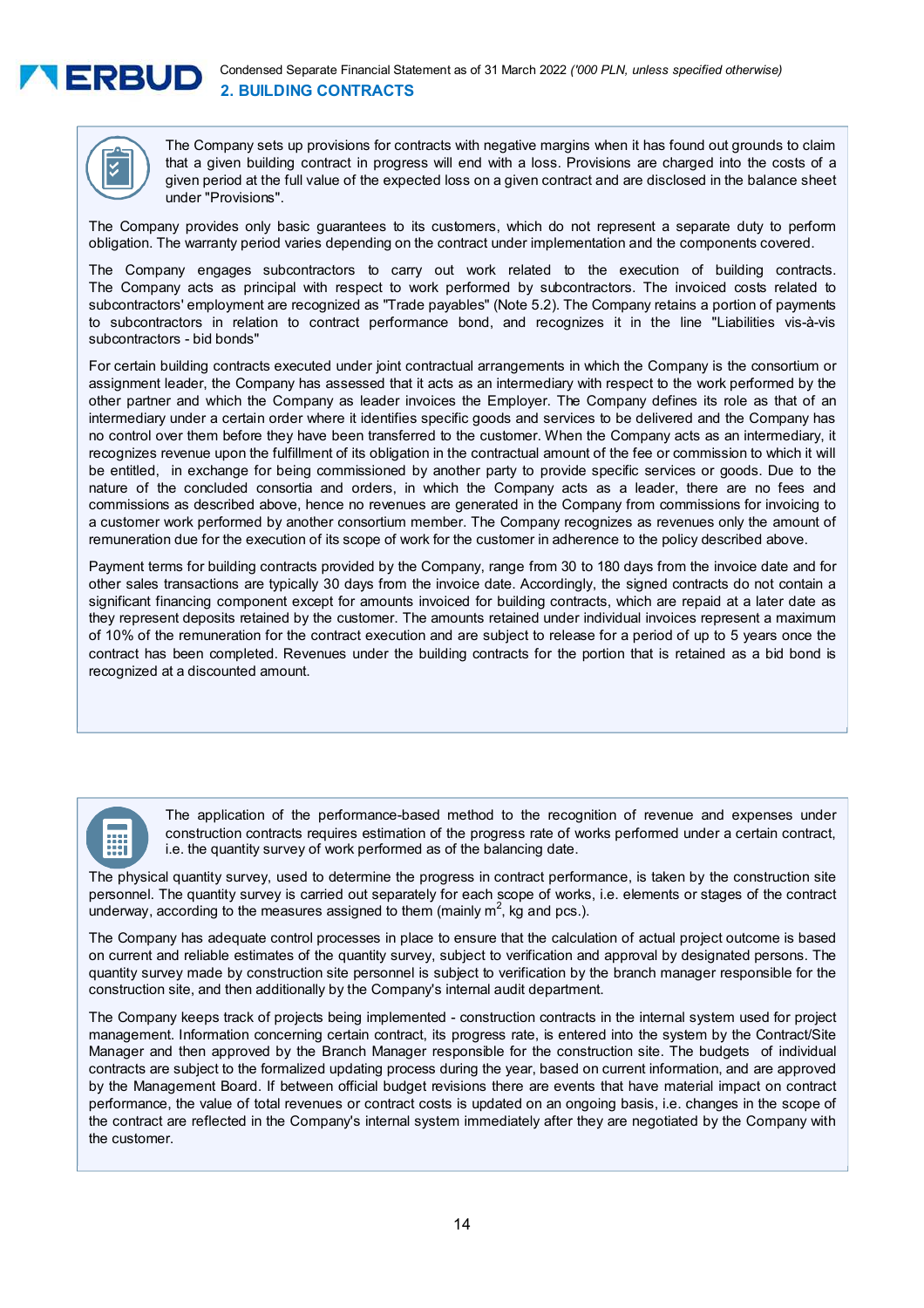

# **2.1. INCOME AND EXPENSES UNDER BUILDING CONTRACTS**

The income and expenses figures under building contracts for the accounting period and on YTD basis are presented in the table below.

|                                                                              | For the period of 3<br>months, ended on<br>31 Mar. 2022 | For the period of 3<br>months, ended on<br>31 Mar. 2021 |
|------------------------------------------------------------------------------|---------------------------------------------------------|---------------------------------------------------------|
|                                                                              | Contracts in the<br>period                              | Contracts in the<br>period                              |
| Figures recognised in the period                                             |                                                         |                                                         |
| Income under building contracts, YTD                                         | 415,683                                                 | 262,189                                                 |
| Costs under building contracts,                                              | 398,871                                                 | 243,209                                                 |
| Net income before recognition and settlement of provisions for the contracts |                                                         |                                                         |
| generating liabilities                                                       | 16,812                                                  | 18,980                                                  |
| Setting up provisions for the contracts generating liabilities               | 593                                                     |                                                         |
| <b>Gross profit/loss</b>                                                     | 16,219                                                  | 18,980                                                  |
|                                                                              |                                                         |                                                         |
| <b>Gross profit margin</b>                                                   |                                                         |                                                         |
| excluding provisions for the contracts generating liabilities                | 4%                                                      | 7%                                                      |
| including provisions for the contracts generating liabilities                | 4%                                                      | 7%                                                      |

Gross profit margin is defined as gross profit on sales divided by sales revenues.

# **2.2. RECONCILLIATION OF FIGURES RELATED TO NON-COMPLETED BUILDING CONTRACTS**

|                                                                                                   | 31.03.2022 | 31.12.2021 |
|---------------------------------------------------------------------------------------------------|------------|------------|
| Revenues under non-completed building contracts YTD                                               | 1,801,684  | 1,393,703  |
| Invoiced receivables from customers, YTD (excl. advances)                                         | 1,801,962  | 1,400,181  |
| Balance of payments under non-completed building contracts                                        | (278)      | (6, 478)   |
| including:                                                                                        |            |            |
| (1) Assets for completed, non-invoiced construction works, gross                                  | 69,981     | 45,191     |
| Asset impairment write-off under building contracts                                               |            | (1,085)    |
| (1a) Assets for completed, non-invoiced construction works, net                                   | 69,982     | 44,106     |
| (2) Payables for non-completed invoiced construction works - liabilities under building contracts | 70,260     | 50,584     |
|                                                                                                   |            |            |
| Costs related to building contracts, YTD                                                          | 1,652,923  | 1,270,369  |
| Subcontractor expense and own expenses on a YTD basis.                                            | 1,604,195  | 1,276,735  |
| Balance of payments under building contracts                                                      | (48, 728)  | 6,366      |
| including:                                                                                        |            |            |
| (3) Assets for non-completed, invoiced construction works of the subcontractors                   | 39,478     | 54,695     |
| (4) Liabilities for due and payable non-completed, invoiced construction works of the             |            |            |
| subcontractors                                                                                    | 88,206     | 48,329     |
| Balance of payments under building contracts                                                      | (49,006)   | (112)      |
| including:                                                                                        |            |            |
| Pricing of building contracts - assets                                                            | 109,460    | 98,801     |
| Pricing of building contracts - balance settlement $(2)+(4)$                                      | 158,466    | 98,913     |
| Building contract liabilities - advanced paid                                                     | 25,772     | 17,466     |
| Pricing of building contracts - liabilities - TOTAL                                               | 184,238    | 116,379    |

 At all dates that are initial dates of the periods indicated in the table above, the total opening balances were recognized as revenues in the period.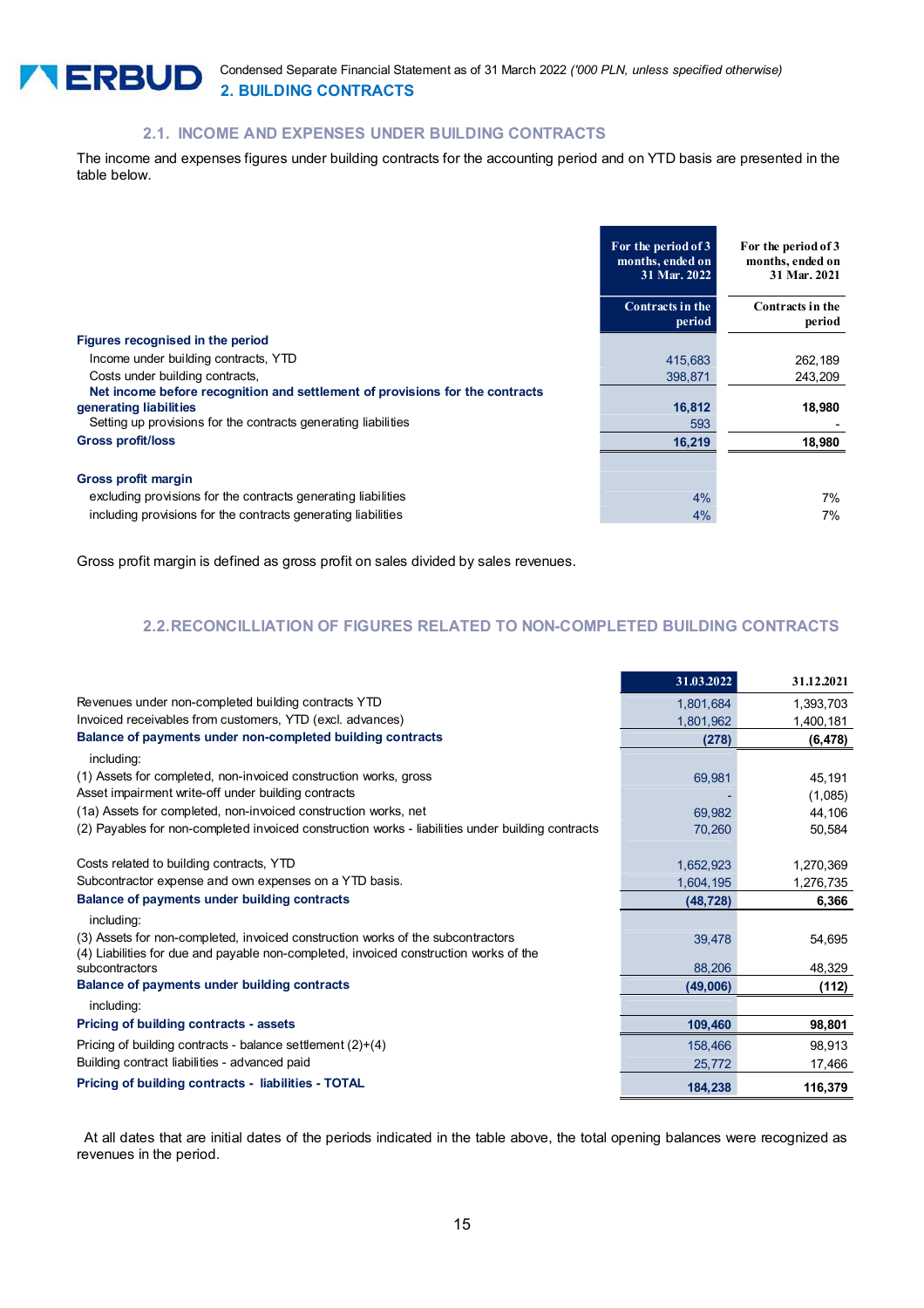

Condensed Separate Financial Statement as of 31 March 2022 *('000 PLN, unless specified otherwise)* **2. BUILDING CONTRACTS** 

Changes in the value of assets and liabilities from the pricing of contracts result from the specific nature of settlement of building contracts and invoicing schedules for individual contracts.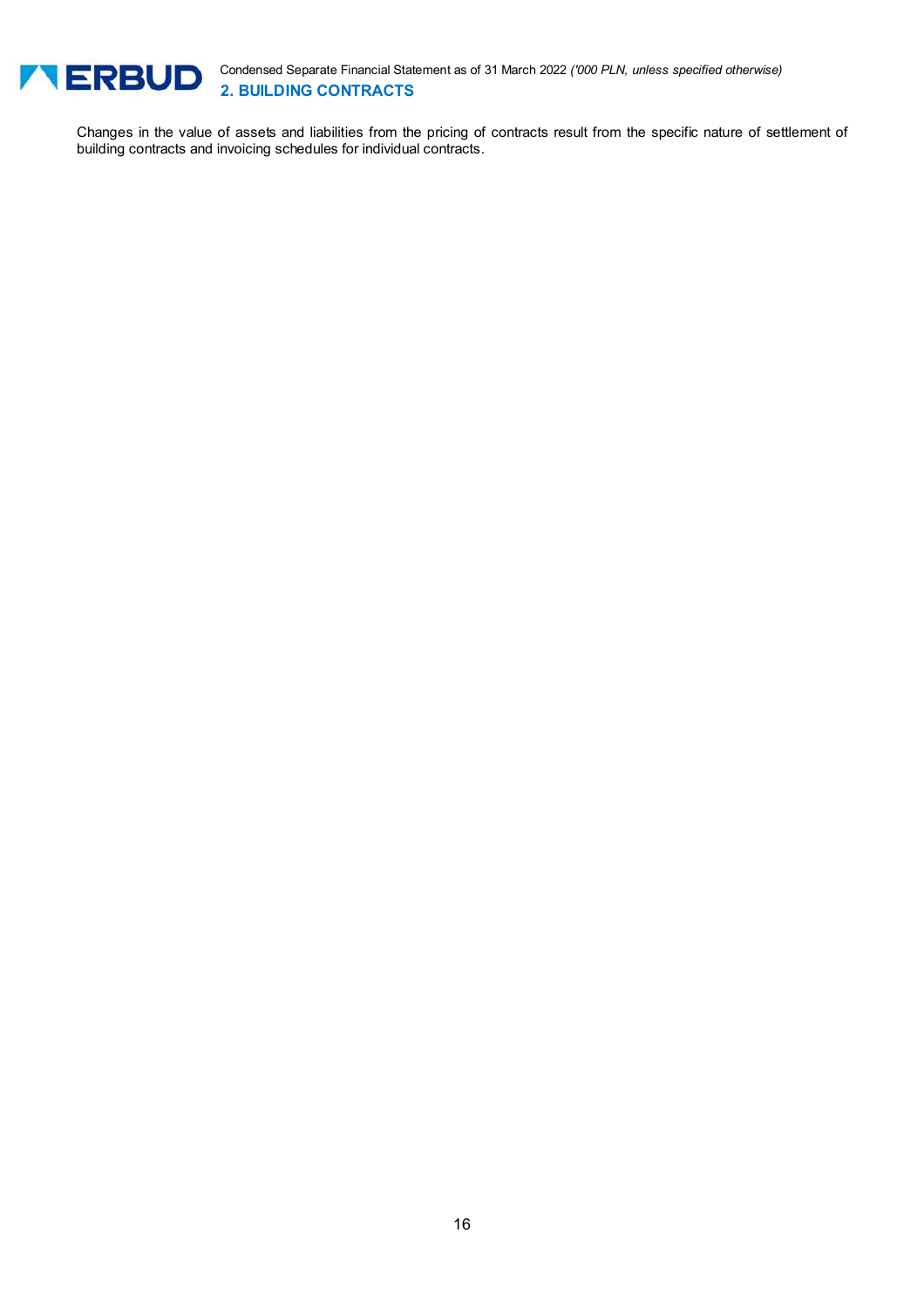

# **3. CAPITAL AND DEBT MANAGEMENT**

# **3.1. CAPITAL MANAGEMENT**



Share capital comprises common stock and is carried at the nominal value (in adherence to the Articles of Association of the Company and an entry made into the National Court Register).

supplementary capital should be set up to cover losses, that should account for at least 8% of the profit for at least 8% of the profit for at least 8% of the profit for at least 8% of the profit for at least 8% of the pr Other supplementary capitals are set up mainly from retained earnings including amounts obligatorily appropriated to the reserve capital in accordance with the requirements of the Commercial Companies Code.

Reserve capitals are set up from retained earnings for the purposes of Company further development.

The Company's supplementary capital is set up in accordance with the provisions of the Polish Commercial Companies Code and the decisions of the shareholders Pursuant to the Commercial Companies Code, a supplementary capital should be set up to cover losses, that should account for at least 8% of the profit for a certain accounting year, until the supplementary capital reaches at least one third of the share capital. the supplementary capital set up in this manner is not subject to distribution. The General Meeting of Shareholders decides on the use of the supplementary and reserve capital, however, a part of the supplementary capital may be used only to cover the loss reported in the financial statements and is not subject to distribution into other purposes.

The Company manages its capital structure and in parallel to the changes in economic environment, it modifies its capital structure.

In order to maintain or adjust the capital structure, the Company may manage appropriately the dividend payment to shareholders or issue to new shares.

The main objective of the Company's capital management is to maintain a good credit rating and safe equity ratios in order to support the Company's operations and increase shareholders' value.

# **Share capital**

As of 31 March 2022, the share capital consisted of 12 399 359 shares with a total value of PLN 1,239,935.90, and the structure of shareholders holding over 5% of the share capital and members of the Management Board and entities controlled by them was as follows:

|  | <b>Shareholder</b> |
|--|--------------------|
|  |                    |

| <b>Shareholder</b>                                                                                                                   | No. of shares | % shareholding in<br>share capital |
|--------------------------------------------------------------------------------------------------------------------------------------|---------------|------------------------------------|
| Wolff & Muller Holding GmbH & Co.KG                                                                                                  | 3,645,090     | 29.39%                             |
| Wolff & Müller Holding GmbH & Co. KG                                                                                                 | 265,689       | 2.14%                              |
| Durr Holding GmbH                                                                                                                    | 12,712        | 0.10%                              |
| DGI Closed-End Investment Fund of Non-public Assets controlled by Dariusz Grzeszczak                                                 | 1,861,731     | 15.01%                             |
| NATIONALE - NEDERLANDEN Powszechne Towarzystwo Emerytalne S.A (Nationale-<br>Nederlanden Universal Pension Society) (former ING PTE) | 1,200,000     | 9.68%                              |
| AVIVA Open-End Pension Fund Aviva Santander                                                                                          | 1, 183, 146   | 9.54%                              |
| Dariusz Grzeszczak                                                                                                                   | 728,787       | 5.88%                              |
| PKO BP Bank Open-Ended Pension Fund                                                                                                  | 715,279       | 5.77%                              |
| ERBUD SA - own shares without voting rights at General Meeting of Shareholders                                                       | 302,857       | 2.44%                              |
| Jacek Leczkowski                                                                                                                     | 5,112         | 0.04%                              |
| Agnieszka Głowacka                                                                                                                   | 3,938         | 0.03%                              |
| Albert Dürr                                                                                                                          | 13,840        | 0.11%                              |
| Other shareholders                                                                                                                   | 2,461,178     | 19.86%                             |
| Total                                                                                                                                | 12,399,359    | 100%                               |

As of 31 March 2022 and the date of publication of this report, ERBUD SA holds 302,857 of own shares, that account for 2.44% of total shareholders' equity.

The 302,857 shares referred to above have not yet been redeemed by the Company, so the share capital remains unchanged at PLN 1,239,935.90.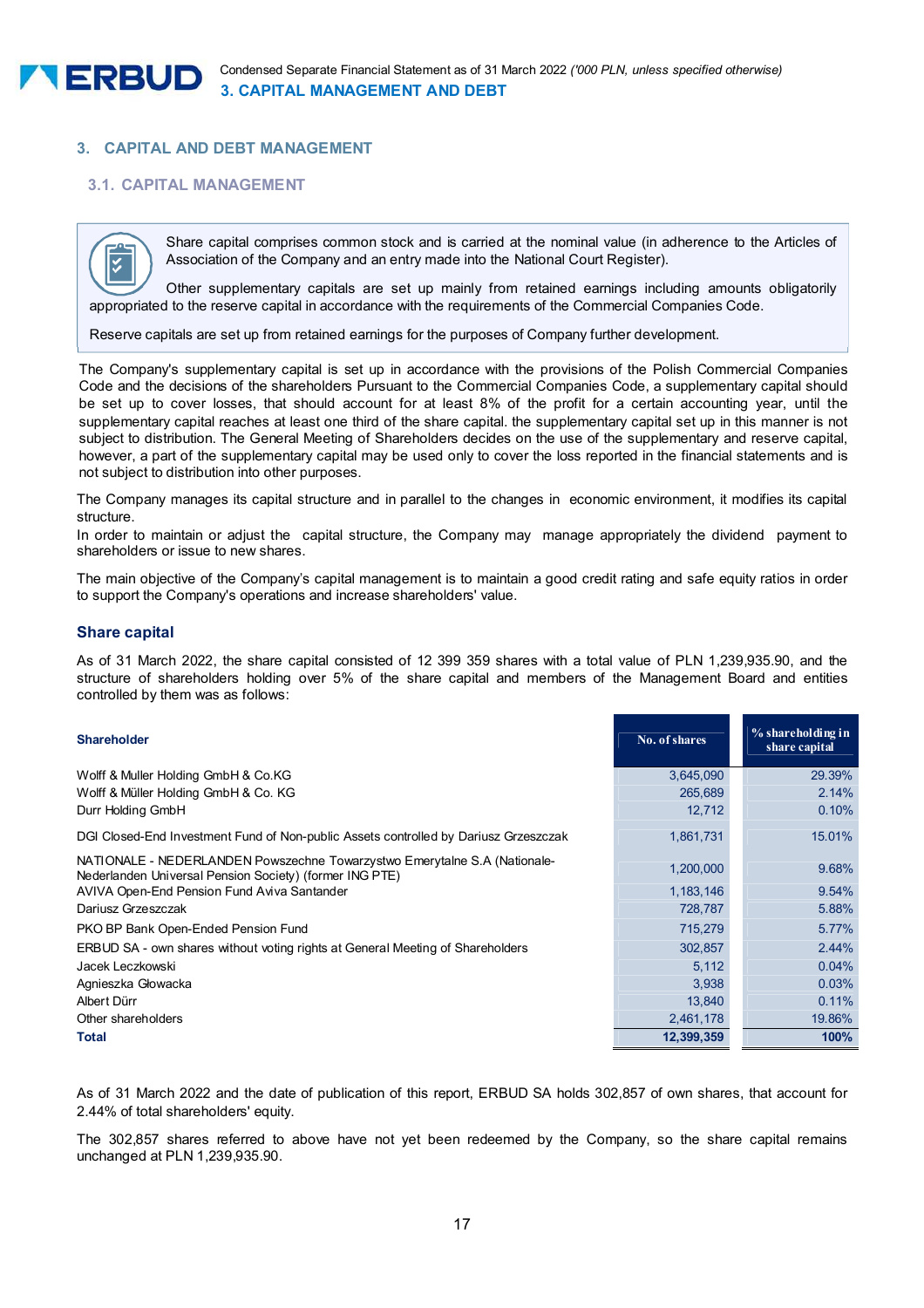

Condensed Separate Financial Statement as of 31 March 2022 *('000 PLN, unless specified otherwise)* **3. CAPITAL MANAGEMENT AND DEBT** 

The Company's Articles of Association do not grant the shareholders, referred to hereinabove, any personal rights vis-à-vis Erbud S.A., and in particular do not grant the right to appoint members neither Company's Management nor Supervisory Boards.

The number of shares making up the approved capital equals to the number of shares issued. The par value per share for all share series is PLN 0.10. No shares were reserved for the purposes of the issue related to the exercise of put options. All issued shares are ordinary non-preference shares. There are no limitations on rights to shares or limitations on share transferability.

As of the Financial Statement Date, the Company did not have information about contracts, which could result in future changes in the percentage structure of shares held by the existing shareholders.



Basic earnings per share are calculated by dividing net profit /(loss) for the period, allocated to ordinary shareholders of the Company, by the weighted average number of the issued ordinary shares over the accounting period. Own shares bought back by the Company for redemption are excluded from the calculation of the weighted average number of shares for the periods presented.

For purposes of calculating diluted earnings per share, net income/(loss) for the reporting period attributable to ordinary shareholders and the weighted average number of ordinary shares for the accounting period are adjusted for the effect of all diluting potential ordinary shares. Diluted earnings per share is equal to basic earnings per share as the Company has no dilutive instruments.

Stock split effected both during and after the accounting period adjust the weighted average number of ordinary shares for purposes of computing basic and diluted earnings per share for all periods presented.

Below basic and diluted earnings per share are presented.

|                                                      | For the period of 3<br>months, ended on<br>31 Mar. 2022 | For the period of 3<br>months, ended on<br>31 Mar. 2021 |
|------------------------------------------------------|---------------------------------------------------------|---------------------------------------------------------|
| Net profit                                           | 232                                                     | 36,008                                                  |
| Average weighted number of ordinary shares (in pcs.) | 12,096,502                                              | 12,780,128                                              |
| Basic and diluted earnings per share (in PLN)        | 0.02                                                    | 2.82                                                    |

# **3.2. CREDIT AND LOAN LIABILITIES**



Credit and loan liabilities are initially recognized at fair value less transaction costs. At each balancing date, credits and loans are priced at amortized cost using effective interest rate.

|                      | 31.03.2022 | 31.12.2021 |
|----------------------|------------|------------|
| Long-term            |            |            |
| Bank loans           | 27,456     | 27,456     |
| Loans                | 4,273      | 3,985      |
|                      | 31,729     | 31,441     |
| Short-term           |            |            |
| Overdraft facilities | 9,705      | ۰          |
| Bank loans           | 3,744      | 3,744      |
| Loans                | 1,545      |            |
|                      | 14,994     | 3,744      |
|                      |            |            |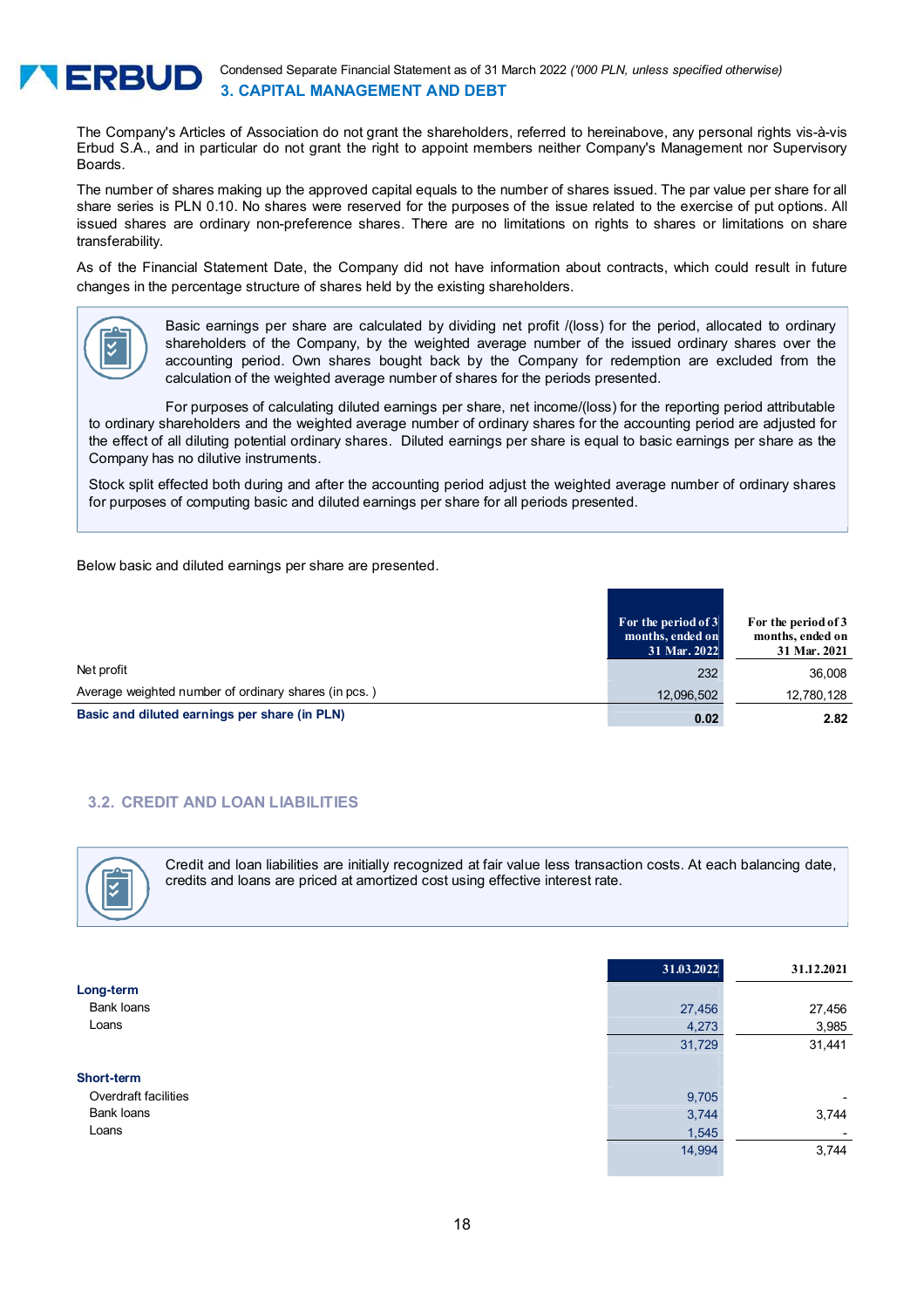

Condensed Separate Financial Statement as of 31 March 2022 *('000 PLN, unless specified otherwise)* **3. CAPITAL MANAGEMENT AND DEBT** 

**Total credit and loan liabilities** 35,185

 Loans shown as long-term and short-term bear interest rate of WIBOR 1M + 1.5%-2.8%, WIBOR 3M + 2.2% and 3M Euribor +1.9 - 2.2%.

As of the specified balance sheet dates, the fair value of loans and advances was not materially different from the amortized cost measurement. The fair value of credits and loans is estimated using DCF models based on cash flows reflecting the repayment schedule of loans granted. The discount rate was assumed to be WIBOR 1M per day plus a fixed percentage expressing the risk premium. Long-term credits and loans measured at amortized cost are classified at Level 2 of the fair value hierarchy.

# **3.3. DEBT RELATED TO ISSUED BONDS**



Liabilities related to issued bonds are initially recognized at fair value less transaction costs. At each balancing date, the issued bond liabilities are priced at amortized cost using effective interest rate.

As of balance sheet date, the Company had the following outstanding debt in relation to issued bonds posted into long-term liabilities:

| : Issue date | Type of issued bonds | Currency<br>(specify)<br>whether<br>functional or<br>foreign<br>currency) | Interest rate | <b>Maturity</b><br>date | Purpose of<br>financing           | Par value of<br>shares |            | Value if issue<br>in nominal<br>terms |
|--------------|----------------------|---------------------------------------------------------------------------|---------------|-------------------------|-----------------------------------|------------------------|------------|---------------------------------------|
|              |                      |                                                                           |               |                         |                                   | 31.03.2022             | 31.12.2021 |                                       |
|              |                      |                                                                           |               |                         | for financing of<br>core activity |                        |            |                                       |

|                   |                                                            |            | Total bond liability as of 31 March 2022 | 75,586     | 75.586                                                                                       |        |        |
|-------------------|------------------------------------------------------------|------------|------------------------------------------|------------|----------------------------------------------------------------------------------------------|--------|--------|
| $23-09-$<br>2021. | D-series bearer<br>shares.<br>dematerialized.<br>unsecured | functional | WIBOR 6 M $+$<br>2.6% margin             | 23-09-2025 | and/or<br>acquisitions from<br>the industrial<br>services sector<br>in Poland and<br>Germany | 75.586 | 75,586 |
|                   |                                                            |            |                                          |            | .                                                                                            |        |        |

### **3.4. LEASE LIABILITIES**

|                                   |            | 31.03.2022                                     | 31.12.2021                              |
|-----------------------------------|------------|------------------------------------------------|-----------------------------------------|
| <b>Period</b>                     |            | Nominal value of<br>minimum<br><b>payments</b> | Nominal value of<br>minimum<br>payments |
| Below 1 year                      | Short-term | 5,976                                          | 5,445                                   |
| Above 1 year                      | Long-term  | 6,346                                          | 5,832                                   |
| Nominal value of minimum payments |            | 12,322                                         | 11,277                                  |
| Future lease financial costs      |            | 1,267                                          | 681                                     |
| Present value of minimum payments |            | 11,055                                         | 10.596                                  |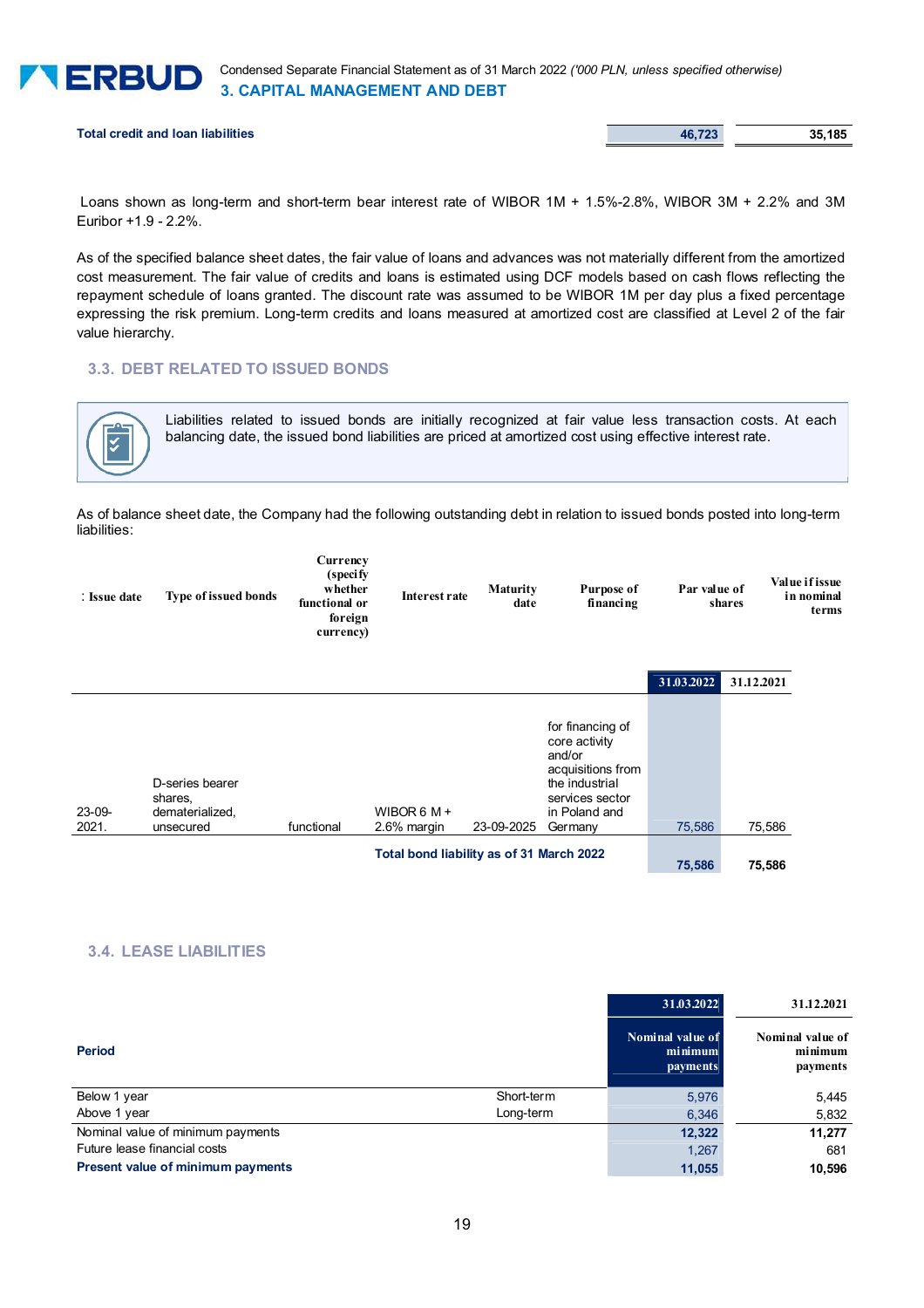

Condensed Separate Financial Statement as of 31 March 2022 *('000 PLN, unless specified otherwise)* **3. CAPITAL MANAGEMENT AND DEBT** 

| Below 1 year | Short-term | 5,581 | 4,465 |
|--------------|------------|-------|-------|
| Above 1 year | Long-term  | 5.474 | 6,131 |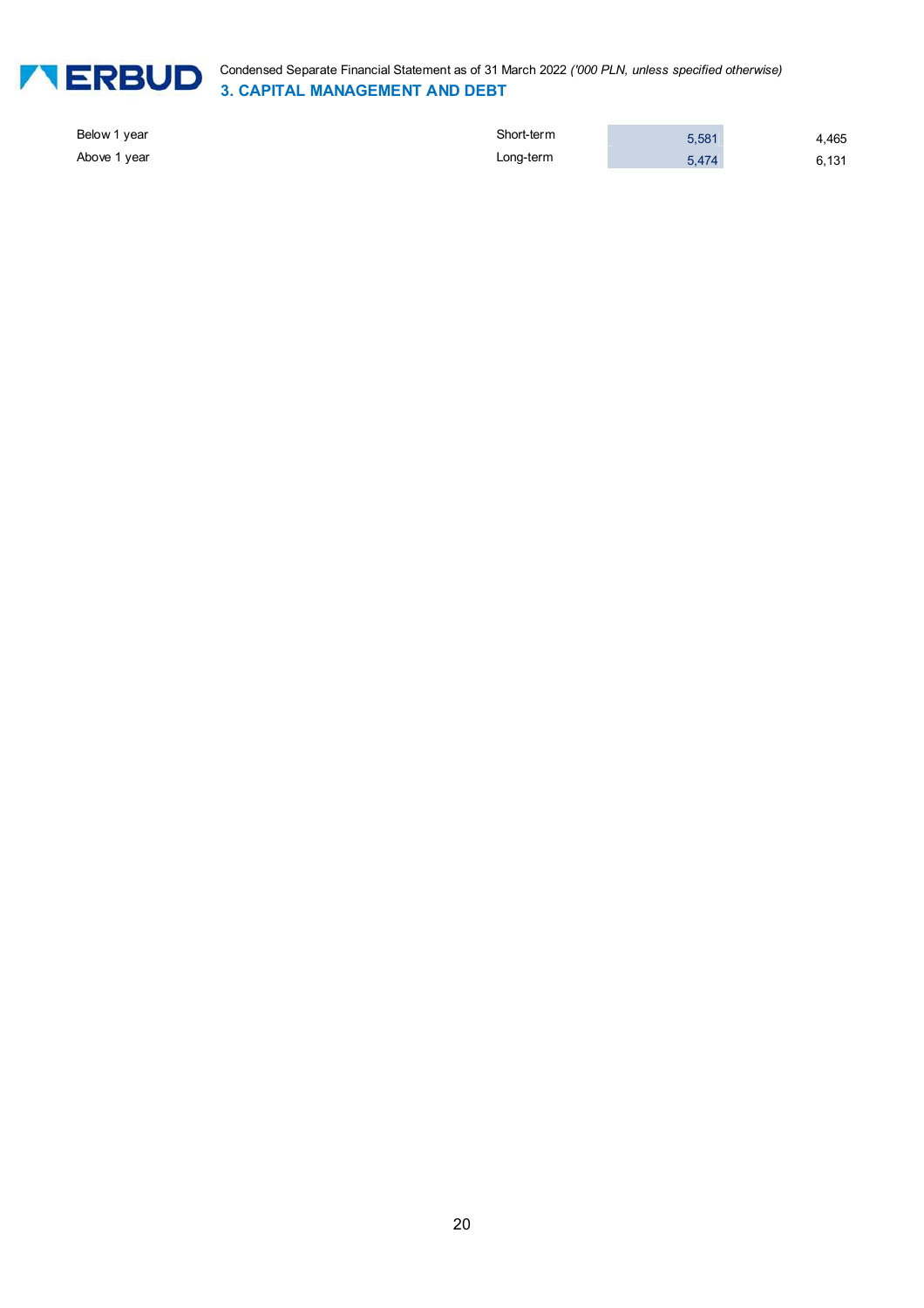

# **4. EXPLANATORY NOTES TO THE STATEMENT OF COMPREHENSIVE INCOME**

# **4.1. ALTERNATIVE PERFORMANCE MEASURES**

The Management Board analyses the segment results using Key Performance Indicators (KPIs) such as EBIT, EBIT and EBITDA margin. The Company's Management Board considers the aforementioned measures as important additional performance measures and therefore presents them in the report next to the measures defined by IFRS. It should be borne in mind that EBIT, as well as EBIT and EBITDA margins these are not KPIs defined in IFRS and they do not represent standardized measures, therefore their calculation methods may differ from one entity to another in the market. Accordingly, these KPIs should not be analysed in isolation or as substitutes for measures defined by IFRS.



EBITDA and EBIT are measures showing the results achieved by the Group after eliminating the impact of income tax, financing costs and, in the case of EBITDA, depreciation and amortization.

EBITDA is defined as profit after tax (net income), plus income tax expense, finance costs and depreciation and amortization, less financial income.

The Company defines EBIT as profit after tax (net income), plus finance costs and minus finance income.

EBIT margin is a measure that shows the Company's profitability ignoring the impact of income taxes and finance costs and revenues. The Company defines EBIT margin as EBIT divided by revenues from the sales of goods and services.

The Company defines adjusted EBIT and adjusted EBITDA as EBIT and EBITDA, respectively, adjusted for the impact of one-off transactions (e.g., the result on the sales of shares of a subsidiary).

|                                              | 31.03.2022 | 31.03.2021 |
|----------------------------------------------|------------|------------|
| Net profit for the accounting period         | 232        | 36,008     |
| Income tax                                   | 60         | (2,939)    |
| <b>Gross profit</b>                          | 292        | 33,069     |
| Financial expenses                           | 2,881      | 1,340      |
| <b>Financial income</b>                      | 1,926      | 29,923     |
| <b>EBIT</b>                                  | 1,247      | 4,486      |
|                                              |            |            |
| Amortization and depreciation                | 2,873      | 1,840      |
| <b>EBITDA</b>                                | 4,120      | 6,326      |
|                                              |            |            |
| Revenues from sales of products and services | 416,229    | 262,640    |
| EBIT margin                                  | 0.3%       | 2%         |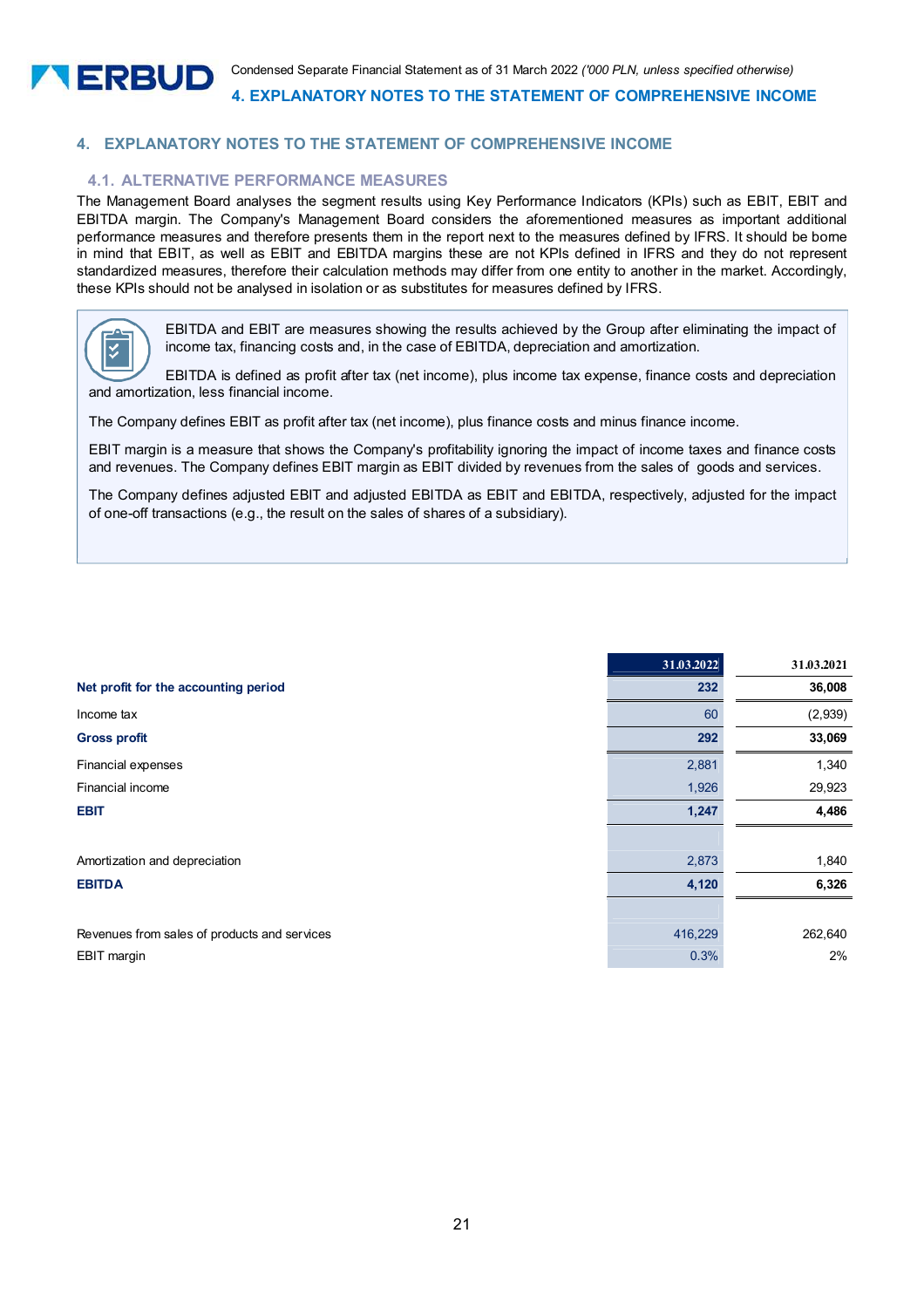

**4. EXPLANATORY NOTES TO THE STATEMENT OF COMPREHENSIVE INCOME** 

### **4.2. ACCOUNTING SEGMENTS**

Based on the management accounting presented to the main operational decision-maker (i.e. the Management Board of the Parent Company), the Company identified five basic accounting segments:

- domestic building construction which includes public utilities and renewable energy (RES) facilities,
- residential/commercial buildings in foreign countries,
- industrial construction at home.
- water engineering,
- other segments.

The operations were broken down into individual segments by classifying the significance of operations into the segment. Such a breakdown corresponds to the distribution of the main risks and returns on expenses incurred.

The financial data prepared for the purposes of management reporting, which is the basis for data on reportable segments, follows the same accounting principles as those applied to the preparation of the Group's Separate Financial Statements.

The Management Board analyses the segment results using Key Performance Indicators (KPIs) such as EBIT, EBIT and EBITDA margin. It should be borne in mind that these are not KPIs defined in IFRS and they do not represent standardized measures, therefore their calculation methods may differ from one entity to another in the market. The Company defines EBIT as gross profit increased by financial costs less financial revenues. The EBIT margin is defined as the ratio of EBIT to sales revenues expressed as a percentage. EBITDA is defined as EBIT increased by depreciation in the period.

### **Background information on segments in the accounting periods Jan. 2022 - Mar. 2022, Jan. 2021 - Mar. 2021**

The Company operates in Poland and abroad (in Germany, Belgium) Revenues from external customers and assets in any country other than Poland are not significant, therefore they were aggregated in the total line and disclosed as "Foreign operations".

There is no strong seasonality effect in the Company's operations.

|                                                                          |                     | For the period of 3 months, ended on 31 | <b>Mar. 2022</b> |                     | For the period of 3 months, ended on 31<br><b>Mar. 2021</b> |              |
|--------------------------------------------------------------------------|---------------------|-----------------------------------------|------------------|---------------------|-------------------------------------------------------------|--------------|
|                                                                          | At home<br>(Poland) | Foreign<br>countries                    | <b>Total</b>     | At home<br>(Poland) | Foreign<br>countries                                        | <b>Total</b> |
| Sales to third party customers, of which:                                | 405.695             | 10,534                                  | 416,229          | 250,350             | 12.290                                                      | 262,640      |
| Accrued and deferred income                                              | 405.149             | 10.534                                  | 415.683          | 249.899             | 12.290                                                      | 262,189      |
| Income recognized at a certain point in time                             | 546                 |                                         | 546              | 3                   |                                                             | 3            |
| Other income                                                             | ۰                   | ۰                                       |                  | 448                 |                                                             | 448          |
| Fixed assets other than financial instruments<br>and deferred tax assets | 192,398             | ٠                                       | 192,398          | 157,869             | ٠                                                           | 157,869      |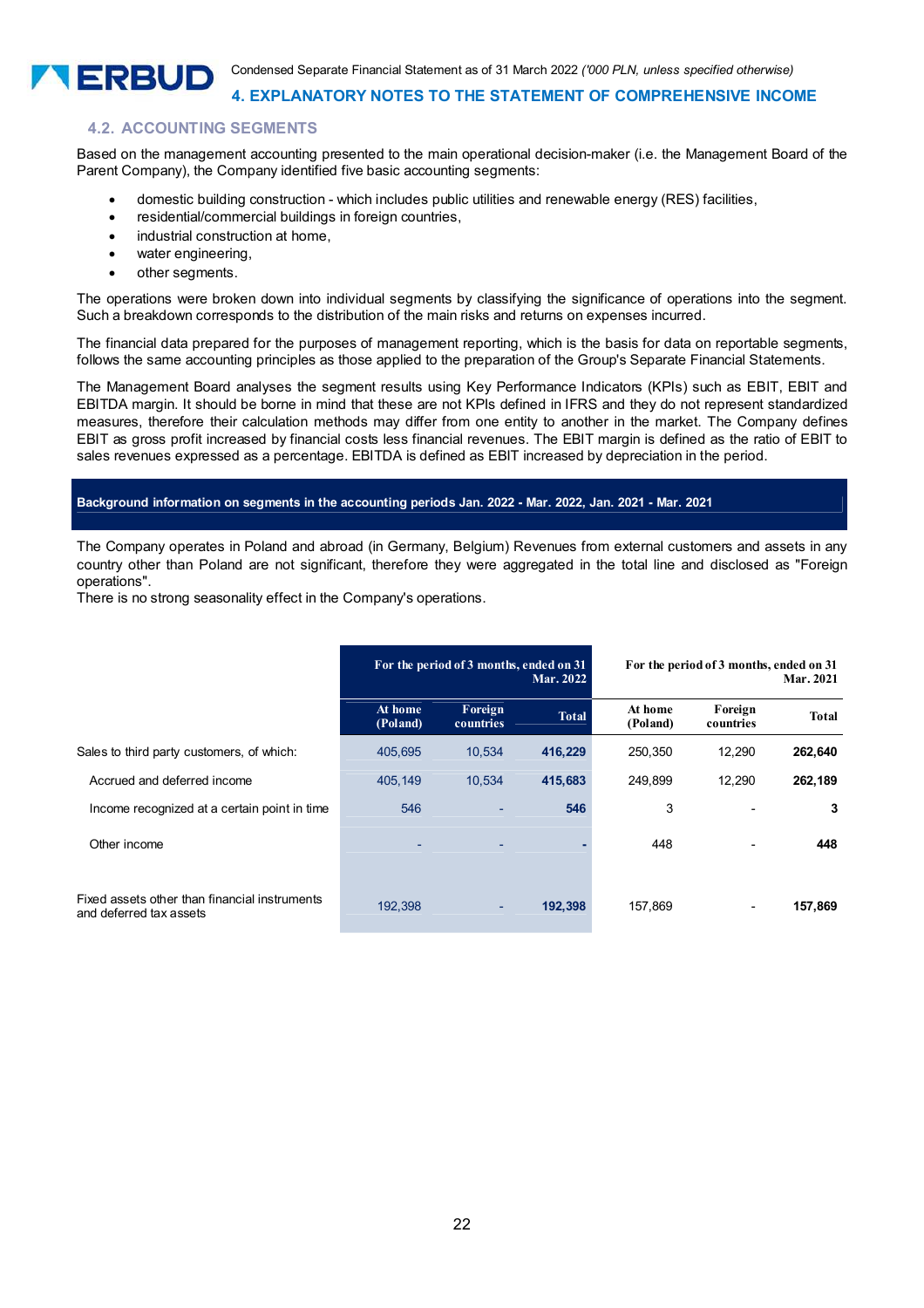# **4. EXPLANATORY NOTES TO THE STATEMENT OF COMPREHENSIVE INCOME**

Data concerning revenues and results as well as assets and liabilities in individual accounting segments are presented in the table below.

**TERBUD** 

|                                                                                     |                                             |                                         |                                                  |                                  |                   | For the period<br>of 3 months,<br>ended on 31<br>Mar. 2022 |
|-------------------------------------------------------------------------------------|---------------------------------------------|-----------------------------------------|--------------------------------------------------|----------------------------------|-------------------|------------------------------------------------------------|
|                                                                                     | <b>Domestic</b><br>building<br>construction | <b>Foreign building</b><br>construction | Industrial<br>construction<br>segment at<br>home | Hydro-<br>engineering<br>segment | Other<br>segments | <b>Total continued</b><br>activities                       |
| <b>Total income</b>                                                                 |                                             |                                         |                                                  |                                  |                   |                                                            |
| Sales to third party customers                                                      | 404,460                                     | 10,534                                  |                                                  | 1,235                            |                   | 416,229                                                    |
| <b>Total sales revenues</b>                                                         | 404,460                                     | 10,534                                  | ä,                                               | 1,235                            |                   | 416,229                                                    |
| Segments' performance and reconciliation with gross profit of the Group             |                                             |                                         |                                                  |                                  |                   |                                                            |
| Cost of goods sold (COGS)                                                           | 388,348                                     | 10,086                                  | ٠                                                | 1,109                            |                   | 399,543                                                    |
| Other operating profit/loss                                                         | (15,087)                                    | 97                                      | (8)                                              |                                  | (441)             | (15, 439)                                                  |
| <b>Segment performance - EBIT</b>                                                   | 1,025                                       | 545                                     | (8)                                              | 126                              | (441)             | 1,247                                                      |
| <b>EBIT</b> margin                                                                  | 0.3%                                        | 5.2%                                    | 0.0%                                             | 10.2%                            | 0.0%              | 0.3%                                                       |
| Profit (loss) on financial activities (financial<br>income less financial expenses) |                                             |                                         |                                                  |                                  |                   | (955)                                                      |
| <b>Gross profit/loss</b>                                                            |                                             |                                         |                                                  |                                  |                   | 292                                                        |
| Income tax                                                                          |                                             |                                         |                                                  |                                  |                   | 60                                                         |
| <b>Net profit/loss</b>                                                              |                                             |                                         |                                                  |                                  |                   | 232                                                        |
| Amortization and depreciation                                                       | 2,866                                       |                                         |                                                  |                                  | 7                 | 2,873                                                      |
| <b>Segment performance - EBITDA</b>                                                 | 3,891                                       | 545                                     | (8)                                              | 126                              | (434)             | 4,120                                                      |

| For the period |
|----------------|
| of 3 months,   |
| ended on 31    |

|                                                                                     |                                             |                                  |                                                  |                                  |                   | Mar. 2021                            |
|-------------------------------------------------------------------------------------|---------------------------------------------|----------------------------------|--------------------------------------------------|----------------------------------|-------------------|--------------------------------------|
|                                                                                     | <b>Domestic</b><br>building<br>construction | Foreign building<br>construction | Industrial<br>construction<br>segment at<br>home | Hydro-<br>engineering<br>segment | Other<br>segments | <b>Total continued</b><br>activities |
| <b>Total income</b>                                                                 |                                             |                                  |                                                  |                                  |                   |                                      |
| Sales to third party customers                                                      | 250,350                                     | 12,290                           |                                                  |                                  |                   | 262,640                              |
| <b>Total sales revenues</b>                                                         | 250,350                                     | 12,290                           | ۳                                                | ۰                                | ٠                 | 262,640                              |
| Segments' performance and reconciliation with gross profit of the Group             |                                             |                                  |                                                  |                                  |                   |                                      |
| Cost of goods sold (COGS)                                                           | 232,685                                     | 12,908                           | 13                                               |                                  |                   | 245,606                              |
| Other operating profit/loss                                                         | (12, 740)                                   | 723                              | (1)                                              | (311)                            | (218)             | (12, 547)                            |
| Segment performance - EBIT<br>EBIT margin                                           | 4,925<br>2%                                 | 105<br>$1\%$                     | (14)                                             | (311)                            | (218)             | 4,487<br>2%                          |
| Profit (loss) on financial activities (financial<br>income less financial expenses) |                                             |                                  |                                                  |                                  |                   | 28,583                               |
| <b>Gross profit/loss</b>                                                            |                                             |                                  |                                                  |                                  |                   | 33,070                               |
| Income tax                                                                          |                                             |                                  |                                                  |                                  |                   | (2,939)                              |
| Net profit/loss                                                                     |                                             |                                  |                                                  |                                  |                   | 36,009                               |
| Amortization and depreciation                                                       | 1,829                                       | 4                                |                                                  |                                  | 7                 | 1,840                                |
| <b>Segment performance - EBITDA</b>                                                 | 6,754                                       | 109                              | (14)                                             | (311)                            | (211)             | 6,327                                |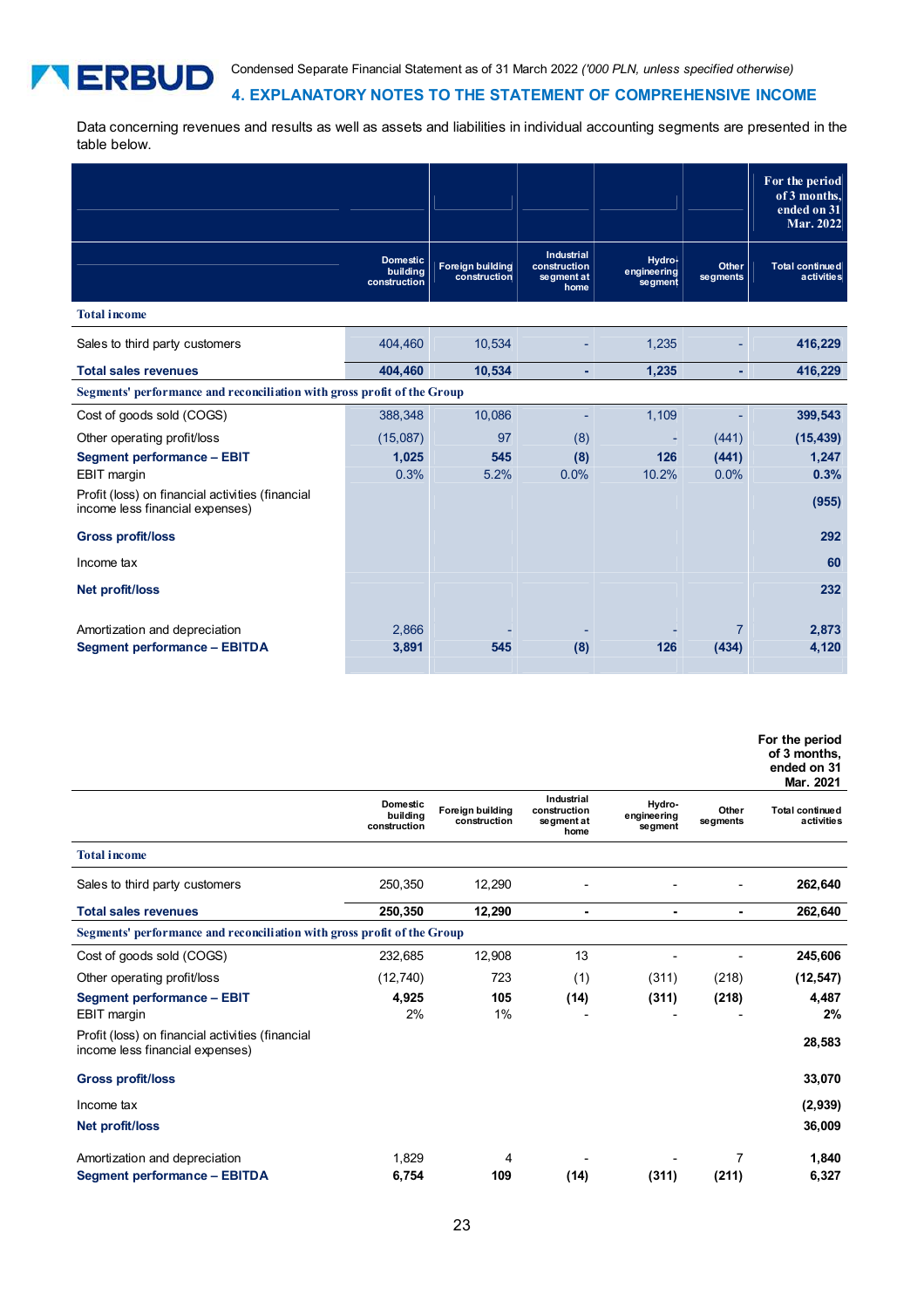# **4.3. COST OF GOODS SOLD (COGS)**

|                                                              | For the period of 3<br>months, ended on<br>31 Mar. 2022 | For the period of 3<br>months, ended on<br>31 Mar. 2021 |
|--------------------------------------------------------------|---------------------------------------------------------|---------------------------------------------------------|
| Third party services                                         | 241,616                                                 | 160,933                                                 |
| including third party services from subcontractors           | 212,997                                                 | 146,906                                                 |
| Material and energy consumption                              | 96.448                                                  | 44,475                                                  |
| Employee benefit expenses                                    | 27,861                                                  | 26,411                                                  |
| Amortization and depreciation                                | 2,873                                                   | 1,840                                                   |
| Taxes and charges                                            | 1,351                                                   | 1,347                                                   |
| Other cost categories                                        | 1,481                                                   | 1,369                                                   |
| <b>Total costs by type</b>                                   | 371,630                                                 | 236,375                                                 |
| Change in the balance of products, work in progress          | 43,946                                                  | 24,233                                                  |
| Cost of sales (negative value)                               | (1, 454)                                                | (1, 546)                                                |
| General management and administration costs (negative value) | (14, 579)                                               | (13, 456)                                               |
| Manufacturing costs of products sold                         | 399,543                                                 | 245,606                                                 |

# **4.4. TAXATION**

The burdening of net financial income with income tax is recognized based on management's estimate of the weighted average effective annual income tax rate expected for the full accounting year. The estimated average annual tax rate for the period ended on 31 March 2022 is 20.63% compared to (8.89%) for the 3 months ended on 31 March 2021.

The Company generates vast majority of its taxable income in Poland and is therefore subject to taxation under the Corporate Income Tax ("CIT") Act. The standard corporate income tax rate is 19%. In the areas where tax regulations are subject to interpretation, the Management Board reviews occasionally its approach to drawing up tax returns. In justified cases, provisions are set up for expected tax liabilities.

The determination of the effective income tax rate is presented in the table below:

|                                                                    | For the period of 3<br>months, ended on<br>31 Mar. 2022 | For the period of 3<br>months, ended on<br>31 Mar. 2021 |
|--------------------------------------------------------------------|---------------------------------------------------------|---------------------------------------------------------|
| <b>Gross profit before taxation</b>                                | 292                                                     | 33,069                                                  |
| Tax according to the statutory tax rate applicable in Poland - 19% | 56                                                      | 6,283                                                   |
| Excess of non-taxable income over non-deductible expenses          |                                                         | (9,222)                                                 |
| Non-deductible permanent differences                               |                                                         |                                                         |
| Tax recognized in the financial net profit/loss                    | 60                                                      | (2,939)                                                 |
| Current tax                                                        | 6.800                                                   | 1.218                                                   |
| Deferred tax                                                       | (6,740)                                                 | (4, 157)                                                |
| <b>Effective tax rate</b>                                          | 20.63%                                                  | $(8.89\%)$                                              |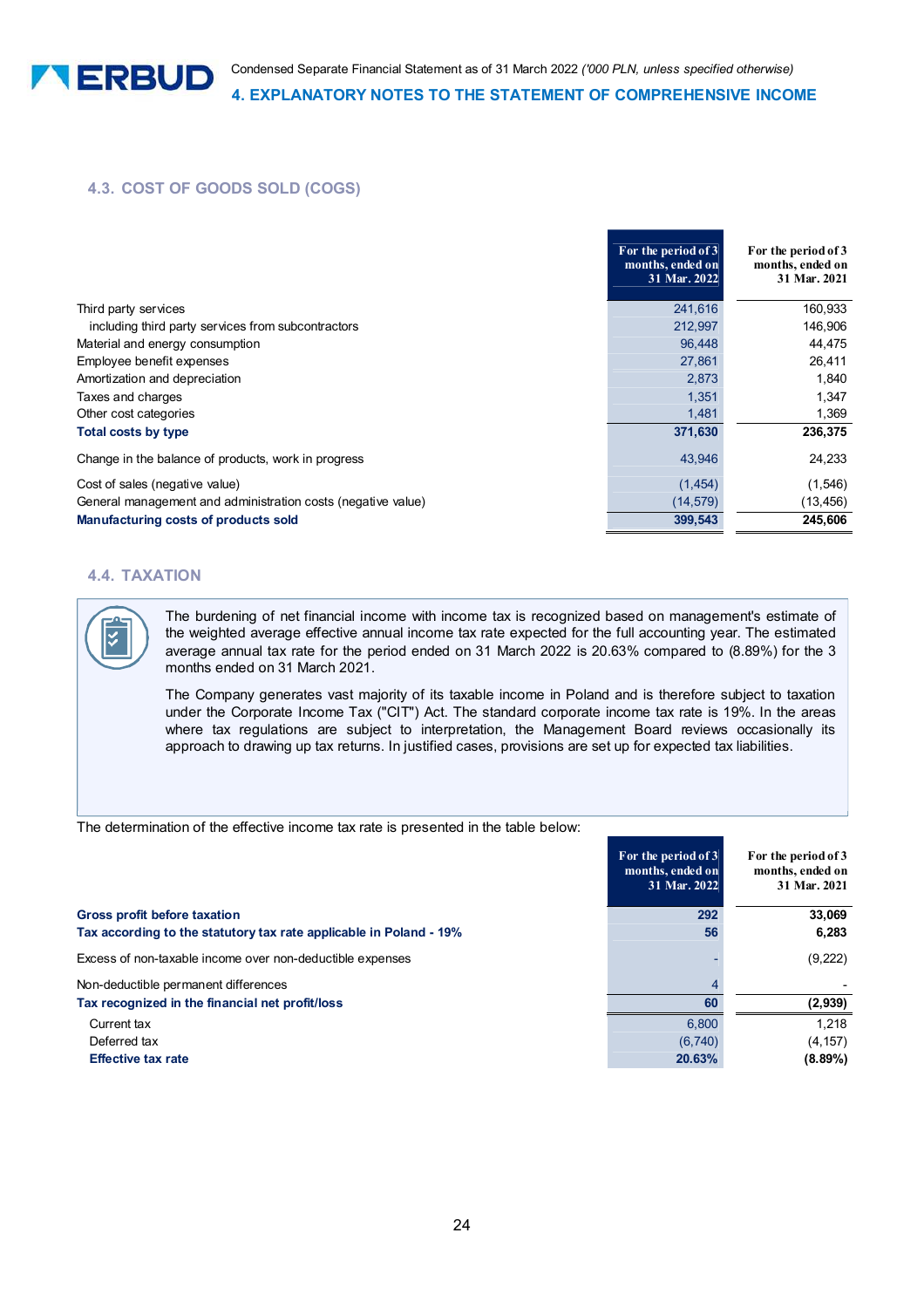

|                                                                                |                                       |                    | Impact as of                         |                |                           | Impact as of                                |             |
|--------------------------------------------------------------------------------|---------------------------------------|--------------------|--------------------------------------|----------------|---------------------------|---------------------------------------------|-------------|
|                                                                                | Friday,<br><b>January</b><br>01,2021. | Net<br>profit/loss | Other<br>comprehen<br>sive<br>income | 31.12.2021     | <b>Net</b><br>profit/loss | <b>Other</b><br>comprehen<br>sive<br>income | 31.03.2022  |
| Deferred tax assets                                                            |                                       |                    |                                      |                |                           |                                             |             |
| Pricing of building contracts -<br>liabilities and taxable work in<br>progress | 16,625                                | 10,653             | ٠                                    | 27,278         | 11,764                    |                                             | 39,042      |
| Provisions                                                                     | 5,533                                 | 1,003              | $\overline{\phantom{a}}$             | 6,536          | 1,372                     |                                             | 7,908       |
| Tax loss                                                                       | 7.614                                 | (6, 413)           |                                      | 1,201          |                           |                                             | 1,201       |
| Accrued wages and salaries, and<br>charges                                     | 176                                   | 1,499              | ٠                                    | 1,675          | 12                        |                                             | 1,687       |
| Receivables revaluation write-downs                                            | 4,628                                 | (787)              |                                      | 3,841          | (1,933)                   |                                             | 1,908       |
| Other financial liabilities                                                    | 1,470                                 | 259                | $\blacksquare$                       | 1,729          | (221)                     |                                             | 1,508       |
| Deferred expenses                                                              | 681                                   | (342)              | ٠                                    | 339            | (319)                     |                                             | 20          |
| Other                                                                          | 85                                    | (303)              | $\blacksquare$                       | (218)          | 278                       |                                             | 60          |
| <b>Total</b>                                                                   | 36,812                                | 5,569              |                                      | 42,381         | 10,953                    |                                             | 53,334      |
| <b>Deferred tax liabilities</b>                                                |                                       |                    |                                      |                |                           |                                             |             |
| Pricing of building contracts - assets                                         | 19,102                                | (3,017)            |                                      | 16,085         | 4,305                     |                                             | 20,390      |
| Asset revaluation                                                              | 867                                   | (842)              | ٠                                    | 25             |                           |                                             | 25          |
| Balance sheet pricing and liabilities<br>discount                              | 536                                   | 31                 | $\overline{\phantom{a}}$             | 567            | (96)                      |                                             | 471         |
| Accrued interest on debt                                                       | 114                                   | 264                | -                                    | 378            | $\overline{4}$            |                                             | 382         |
| Other                                                                          | 107                                   | (106)              | $\overline{\phantom{a}}$             | $\overline{1}$ |                           |                                             | $\mathbf 1$ |
| <b>Total</b>                                                                   | 20,726                                | (3,670)            | ä,                                   | 17,056         | 4,213                     |                                             | 21,269      |
| Assets and liabilities set off                                                 | 20,726                                |                    |                                      | 17,056         |                           |                                             | 21,269      |
| <b>Post set-off balance</b>                                                    | 16,086                                |                    |                                      | 25,325         |                           |                                             | 32,065      |
| Assets                                                                         | 16,086                                |                    |                                      | 25,325         |                           |                                             | 32,065      |
| Net impact of changes in the<br>period                                         |                                       | 9,239              | $\blacksquare$                       |                | 6,740                     |                                             |             |

# **4.5. FINANCIAL RISK MANAGEMENT PRINCIPLES**

While running its operations, the Company is exposed to the following significant types of financial risk: market risk (including currency risk, interest rate risk), credit risk and liquidity risk. The Company's Management Board is responsible for defining the rules for the management of such risks and for verifying them.

### **4.5.1. MARKET RISK – CURRENCY RISK**

While performing its core operations, the Company does not enter into building contracts that are denominated in EUR.

# **4.5.2. MARKET RISK – INTEREST RATE RISK**

The interest rate risk occurs mainly in connection with debt financing, i.e. bank credits and loans (Note 3.2), issued bonds (Note 3.4) and financial lease products (Note 3.4), used by the Company.

In addition, the Company invests idle cash partly into variable interest rate deposits and extends mainly variable interest rate loans.

Assets and liabilities bearing interest at variable interest rates expose the Company to the risk of cash flow volatility. Meanwhile assets and liabilities bearing fixed rate exposes ERBUD to the risk of fair value volatility, however, owing to the fact that the Company does not measure these items at fair value, this impact is not reflected in the financial statements.

The Company monitors the exposure to interest rate risk and prepares interest rate forecasts.

### **Trade receivables and building contract assets**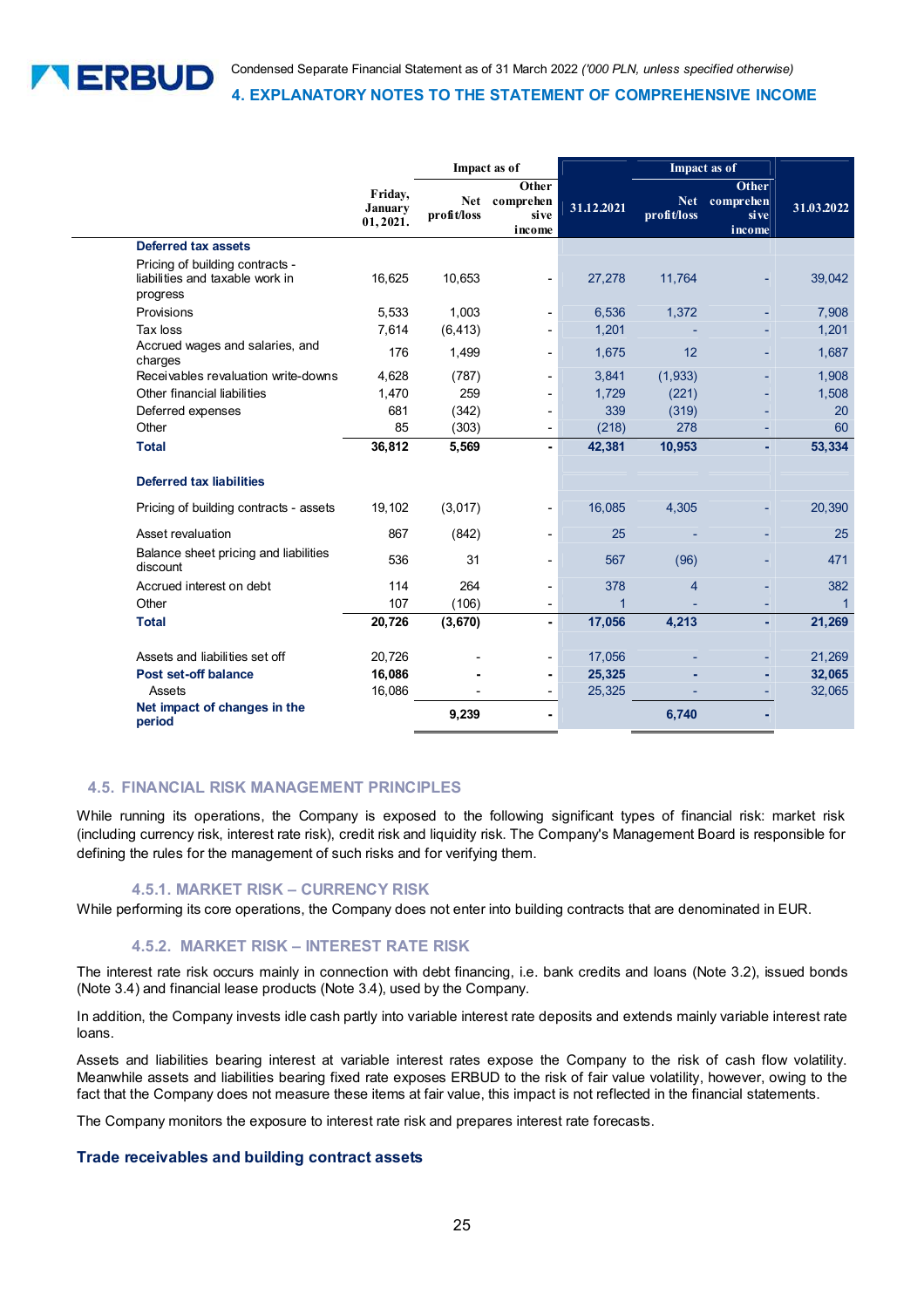

Condensed Separate Financial Statement as of 31 March 2022 *('000 PLN, unless specified otherwise)*

### **4. EXPLANATORY NOTES TO THE STATEMENT OF COMPREHENSIVE INCOME**

To protect against credit risk resulting from receivables under construction contracts (i.e. trade receivables, receivables under building contracts - bid bonds and valuation of construction contracts), the Company has in place a policy of assessing and verifying credit risk related to all contracts, both at the offering phase and during contract execution. Before signing a contract, each counterparty is evaluated in terms of its ability to meet its financial obligations. In the event of a negative assessment of the counterparty's payment capability, entering into the contract depends on the establishment of adequate financial or asset collaterals. Moreover, contracts with investors contain clauses providing for the right to suspend the execution of works, if there is a delay in the transfer of payments for services rendered. If possible contractual clauses are also developed to condition payments to subcontractors on the receipt of funds from the investor.

The Company has no credit risk concentration in relation to trade receivables and receivables under building contracts - in relation to bid bonds and valuation of building contracts.

Changes in the write-down of receivables are presented in the Note 5.1.

# **4.5.3. LIQUIDITY RISK**

In order to reduce the risk of liquidity loss, the Company maintains an appropriate amount of cash and transferable securities as well as enters into credit line agreements, which serve as additional liquidity security. To finance investment purchases, the Company uses own funds or long-term financial lease contracts, ensuring adequate sustainability of the financing structure for this type of assets.

The Company pursues a policy limiting credit exposures to individual financial institutions and issuers of debt securities, which are acquired as part of periodic investments of surplus cash.

Liquidity management is supported by the existing liquidity forecast reporting system by the Company.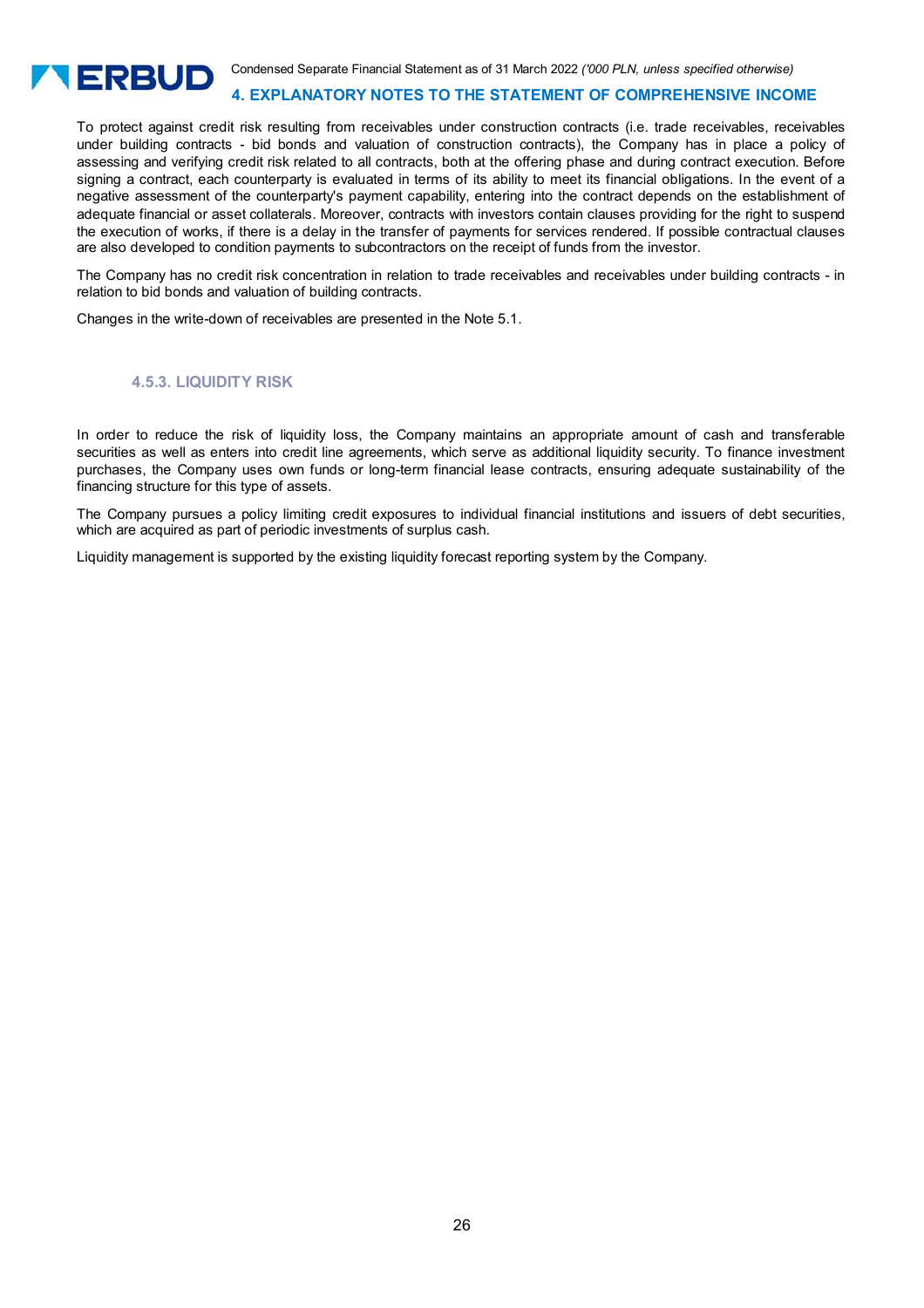

### **5. OTHER NOTES**

# **5.1. TRADE RECEIVABLES AND OTHER RECEIVABLES**



.

I

In the trade receivables as well as other receivables category ERBUD recognised mainly trade receivables from non-related entities (mainly due to issued invoices in relation to the construction contracts executed by the Company) and budget receivables, including corporate income tax receivables and tax on goods and services receivables.

**Trade receivables** , with maturity typically from 30 to 180 days, are recognized at their nominal value, i.e. according to the amounts originally invoiced. Trade receivables are held for collection and meet the SPPI test, therefore, as of the balance sheet date, these items are measured at amortized cost, including a contingent impairment loss calculated using the expected loss model.

|                          | 31.03.2022 |                        |           | 31.12.2021         |                          |           |
|--------------------------|------------|------------------------|-----------|--------------------|--------------------------|-----------|
|                          |            | Gross value Write-down | Net value | <b>Gross</b> value | Write-down               | Net value |
| Trade receivables        | 364,430    | 22.542                 | 341.888   | 336.382            | 22.542                   | 313.840   |
| Other budget receivables | 15.128     | $\sim$                 | 15.128    | 19,253             | $\overline{\phantom{a}}$ | 19.253    |
| Other receivables        | 14.076     | 1.210                  | 12.866    | 4.017              | 1.210                    | 2.807     |
| <b>Total</b>             | 393.634    | 23.752                 | 369,882   | 359.652            | 23,752                   | 335,900   |

Modifications of the write-off for trade receivables are presented in the table below.

|                                                                    | For the period of 3<br>months, ended on<br>31 Mar. 2022 | For the period of 12<br>months, ended on<br>31 Dec. 2021 |
|--------------------------------------------------------------------|---------------------------------------------------------|----------------------------------------------------------|
| Opening balance of write-downs                                     | 23,752                                                  | 22,902                                                   |
| Setting up/(reversal) of individual write-offs                     |                                                         | 1,495                                                    |
| Setting up /(reversal) of write-offs according to write-off matrix |                                                         | 626                                                      |
| Use of individual write-offs                                       |                                                         | (1,271)                                                  |
| Closing write-offs, of which:                                      | 23,752                                                  | 23,752                                                   |
| Matrix-based calculated write-off                                  | 7,931                                                   | 7,931                                                    |
| Individual write-off                                               | 15,821                                                  | 15,821                                                   |

### **5.2. TRADE PAYABLES, OTHER LIABILITIES**

Trade payables and other liabilities include primarily trade payables to non-related parties, advances received, payroll liabilities and tax liabilities.

**Trade payables** are initially carried at fair value (corresponding to the nominal value) and as of the balance sheet date they are priced at amortized cost.

**Wage and salary payables**are recognized at the value due for the work performed, accrued in accordance with the concluded contracts.

**Tax liabilities**(including tax on goods and services, corporate income tax, personal income tax) are recognized at the amount requiring payment by the Company in compliance with the effective and applicable legislation.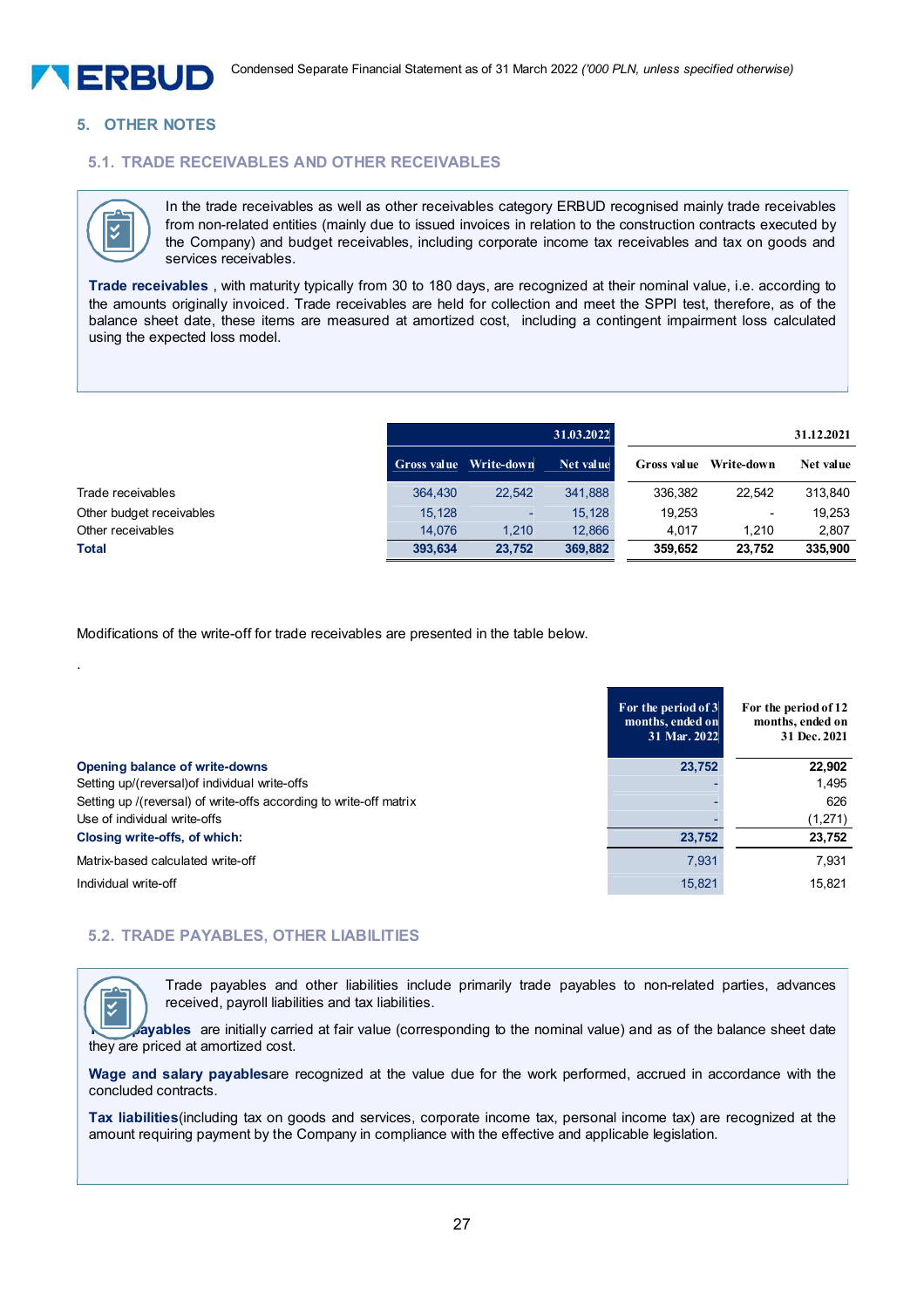Condensed Separate Financial Statement as of 31 March 2022 *('000 PLN, unless specified otherwise)* 



|                                                   | 31.03.2022 | 31.12.2021 |
|---------------------------------------------------|------------|------------|
| Trade payables                                    | 125,086    | 161,982    |
| including to related entities                     | 5,865      | 7,119      |
| Liabilities vis-à-vis budget in relation to:      | 18,890     | 11,423     |
| corporate income tax                              | 13,540     | 6,913      |
| personal income tax                               | 1,472      | 1,819      |
| Social insurance contribution                     | 2,972      | 2,326      |
| real estate tax                                   | 343        |            |
| State Fund for the Rehabilitation of the Disabled | 53         | 46         |
| Employee Capital Plans (PPK)                      | 21         | 18         |
| holiday accrual (Belgium tax)                     | 472        | 301        |
| other                                             | 17         |            |
| Other liabilities                                 | 12,367     | 22,673     |
| wages and salaries                                | 1,591      | 1,433      |
| short-term employee benefit liabilities           | 9,716      | 17,747     |
| other                                             | 1,060      | 3,493      |
| <b>Total</b>                                      | 156,343    | 196,078    |

# **5.3. EXPLANATORY NOTES TO THE CASH FLOW STATEMENT**

Reconciliation of the change in working capital balance for the period from 1 January to 31 December 2021 and for the period from 1 January to 31 March 2020.

|                                                                           | Change in balance of<br><b>Cash Flow Statement</b><br>in the period from<br>January 2022 to<br><b>March 2022</b> | Change in balance of<br><b>Cash Flow Statement</b><br>in the period from<br>January 2021 to<br>December 2021 |
|---------------------------------------------------------------------------|------------------------------------------------------------------------------------------------------------------|--------------------------------------------------------------------------------------------------------------|
| Change in provision balance                                               | (8,090)                                                                                                          | (375)                                                                                                        |
| Change in inventory balance                                               |                                                                                                                  | (1,098)                                                                                                      |
| Change of receivables balance                                             | (30, 286)                                                                                                        | (18, 781)                                                                                                    |
| Change in balances of short-term liabilities, excluding credits and loans | (26, 519)                                                                                                        | (13,259)                                                                                                     |
| Change in settlement of assets and liabilities under building contracts   | 57,200                                                                                                           | 33,957                                                                                                       |
| Change in balance of prepayments and accruals                             | (10, 567)                                                                                                        | (8)                                                                                                          |
| Change in balance of working capital                                      | (18, 262)                                                                                                        | 436                                                                                                          |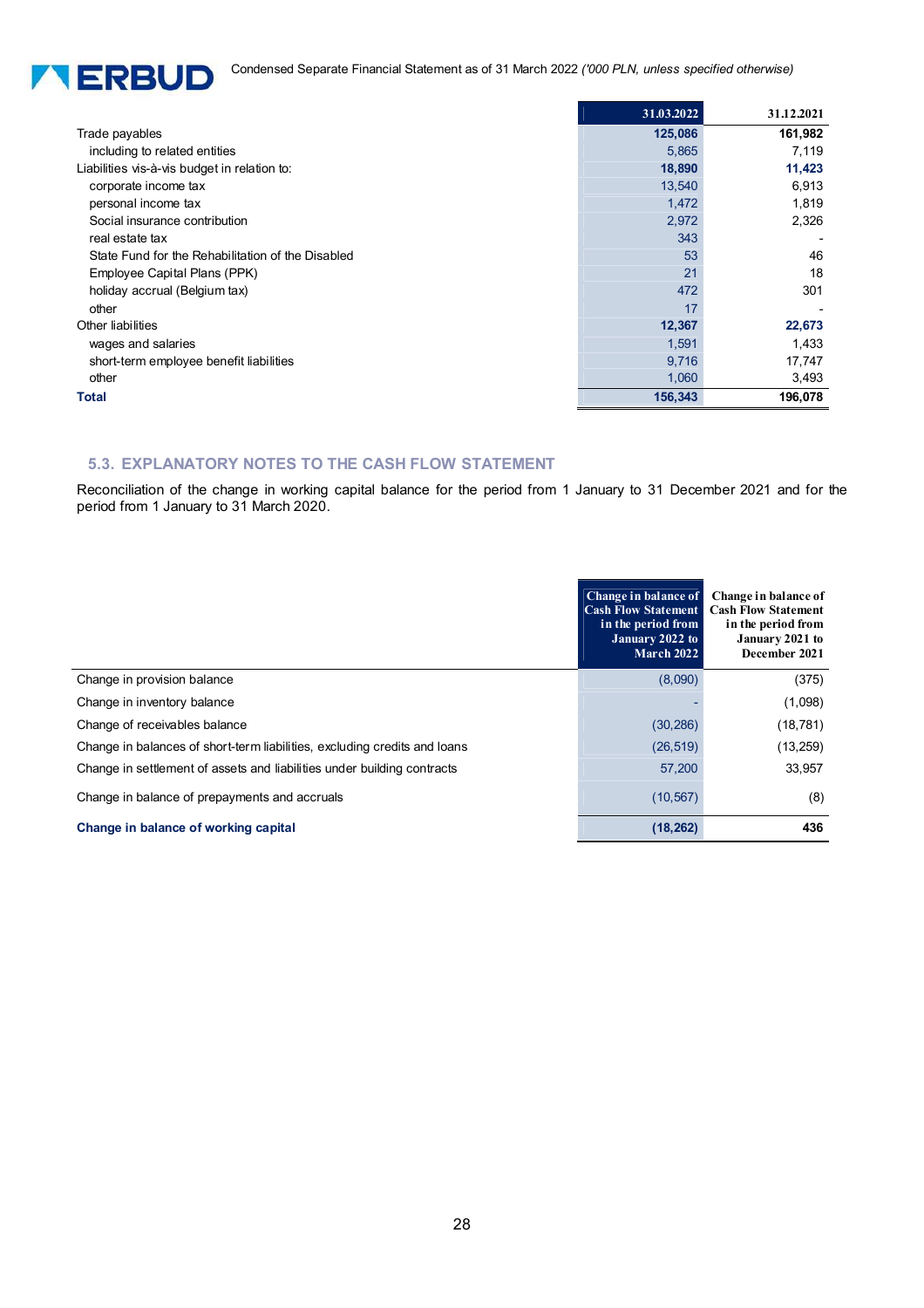**5.4. GROUP STRUCTURE** 



**ERRUD** 

### **Interests and shares in subsidiaries and jointly controlled entities**

Interests and shares in subsidiaries and jointly controlled entities are recognized at historical cost less possible impairment losses.

### **Non-financial fixed assets impairment**

As of every balancing date, the Company verifies whether there are any circumstances indicating impairment of any item of the assets. When such circumstances have been identified or when an annual impairment test needs to be carried out, the Company's estimates the recoverable value of a given asset.

The recoverable amount of an asset corresponds to the fair value of that asset or cash-generating centre less selling costs or its value in use, whichever is higher. This value is determined for individual assets, unless a certain asset does not generate cash inflows on its own, which are mostly independent from those generated by other assets or asset categories. If the carrying amount of an asset in the balance sheet is higher than its recoverable amount, impairment occurs and a write-down it made up to the determined recoverable amount.

For the estimation of the value in use, the projected cash flows are discounted to their present value using a discount rate before taxation that reflects current market estimation of the time value of money and the risk typical for a given asset. Impairment losses on non-financial assets used in operations are recognised as Other Expenses.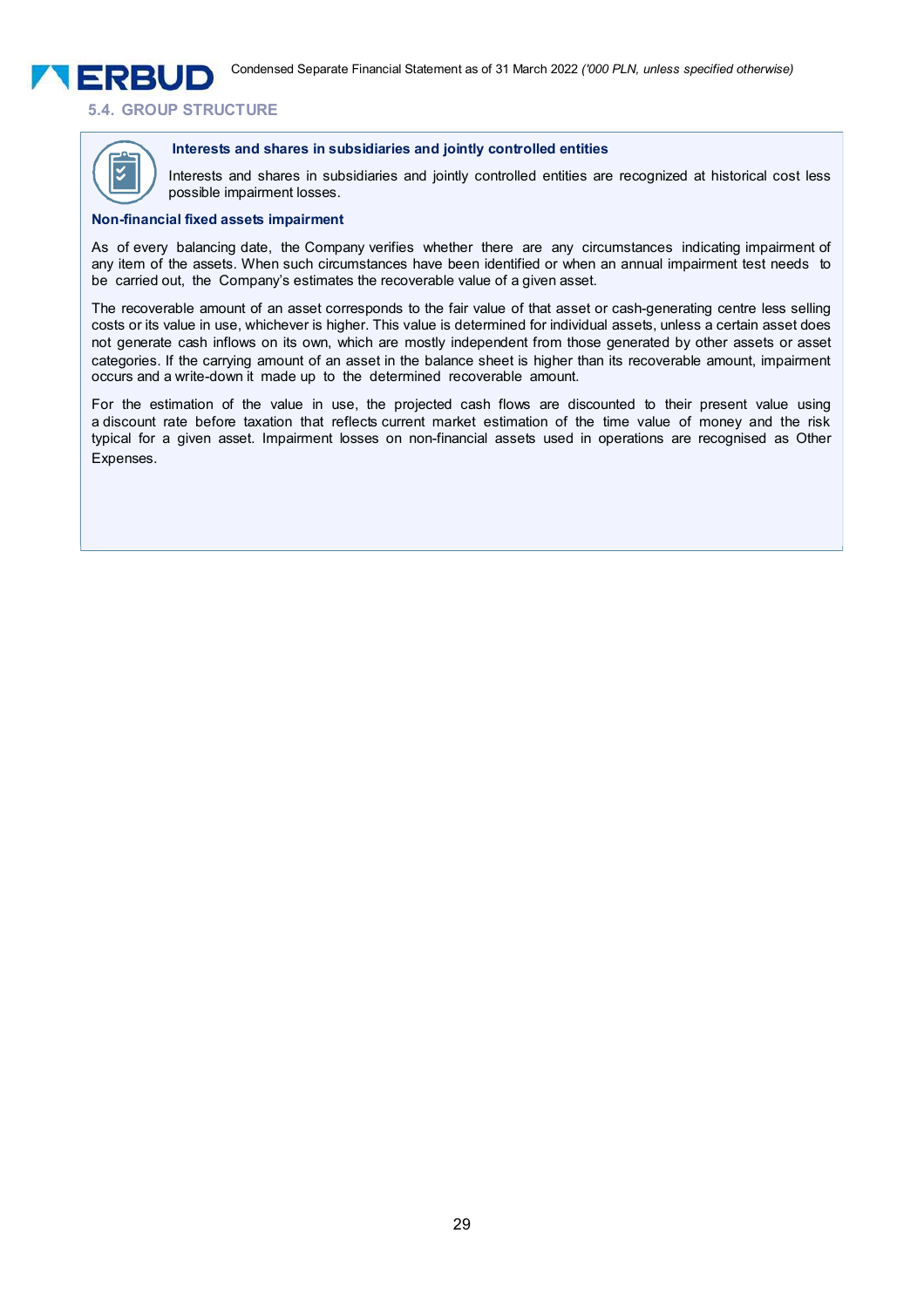

# **Group Structure**

As of 31 March 2022, the Group comprised the Parent Company Erbud S.A. and fully consolidated subsidiaries and subsidiaries consolidated on the equity method basis. and

|                |                                                                                                                                    |                        |                                               | % share in share<br>capital | % share in share<br>capital |
|----------------|------------------------------------------------------------------------------------------------------------------------------------|------------------------|-----------------------------------------------|-----------------------------|-----------------------------|
| #              | Name of entity                                                                                                                     | Registered<br>office   | Scope of activities                           | 31.03.2022                  | 31.12.2021                  |
|                | <b>Shares held directly</b>                                                                                                        |                        |                                               |                             |                             |
| 1              | ONDE S.A. (former Przedsiębiorstwo<br>Budownictwa Drogowo -<br>Inżynieryjnego S.A.)                                                | Toruń                  | Road engineering                              | 60.70%                      | 60.70%                      |
| $\overline{2}$ | Erbud Operations Sp. z o.o. (acquired<br>by Erbud International Sp. z o.o.) -<br>renamed into Erbud International Sp.<br>$Z$ 0.0.) | Rzeszów                | Construction services                         | 100.00%                     | 100.00%                     |
| 3              | Erbud Construction Sp. z o.o.                                                                                                      | Toruń                  | Construction services                         | 100.00%                     | 100.00%                     |
| 4              | Erbud Industry Sp. z o.o.                                                                                                          | Toruń                  | Engineering services                          | 100.00%                     | 100.00%                     |
| 5              | MOD21 GmbH (former GWI GmbH)                                                                                                       | Düsseldorf,<br>Germany | <b>Construction services</b>                  | 100.00%                     | 100.00%                     |
| 6              | Erbud Shared Services Sp. z o.o.                                                                                                   | Warsaw                 | Support services                              | 100.00%                     | 100.00%                     |
| 7              | Erbud Holding GmbH                                                                                                                 | Düsseldorf.<br>Germany | Management services                           | 100.00%                     | 100.00%                     |
| 8              | Hebud Sp. z o.o. in liquidation                                                                                                    | Minsk,<br>Belorussia   | <b>Construction services</b>                  | 100.00%                     | 100.00%                     |
| 9              | Toruńska Sportowa in liquidation Sp.<br>Z 0.0.                                                                                     | Toruń                  | Sports, entertainment and<br>leisure services | 39.00%                      | 39.00%                      |
| 10             | JV WMER Matoc Poland Sp. z o.o.                                                                                                    | Warsaw                 | Construction services                         | 50.00%                      | 50.00%                      |
| 11             | JV PABC Sp. z o.o.                                                                                                                 | Warsaw                 | Construction services                         | 100.00%                     | 100.00%                     |
| 12             | MOD21 Sp. z o.o.                                                                                                                   | Ostaszewo              | Modular timber construction                   | 100.00%                     | 100.00%                     |
| 13             | Sanssouci Karpacz Sp. z o.o.                                                                                                       | Warsaw                 | Construction services                         | 43.00%                      | 43.00%                      |

In the subsidiary ONDE SA, which runs its activities in Poland in the segment of road and engineering construction and RES construction, the minority (non-controlling) capital was held, accounting for 39.3% of shares.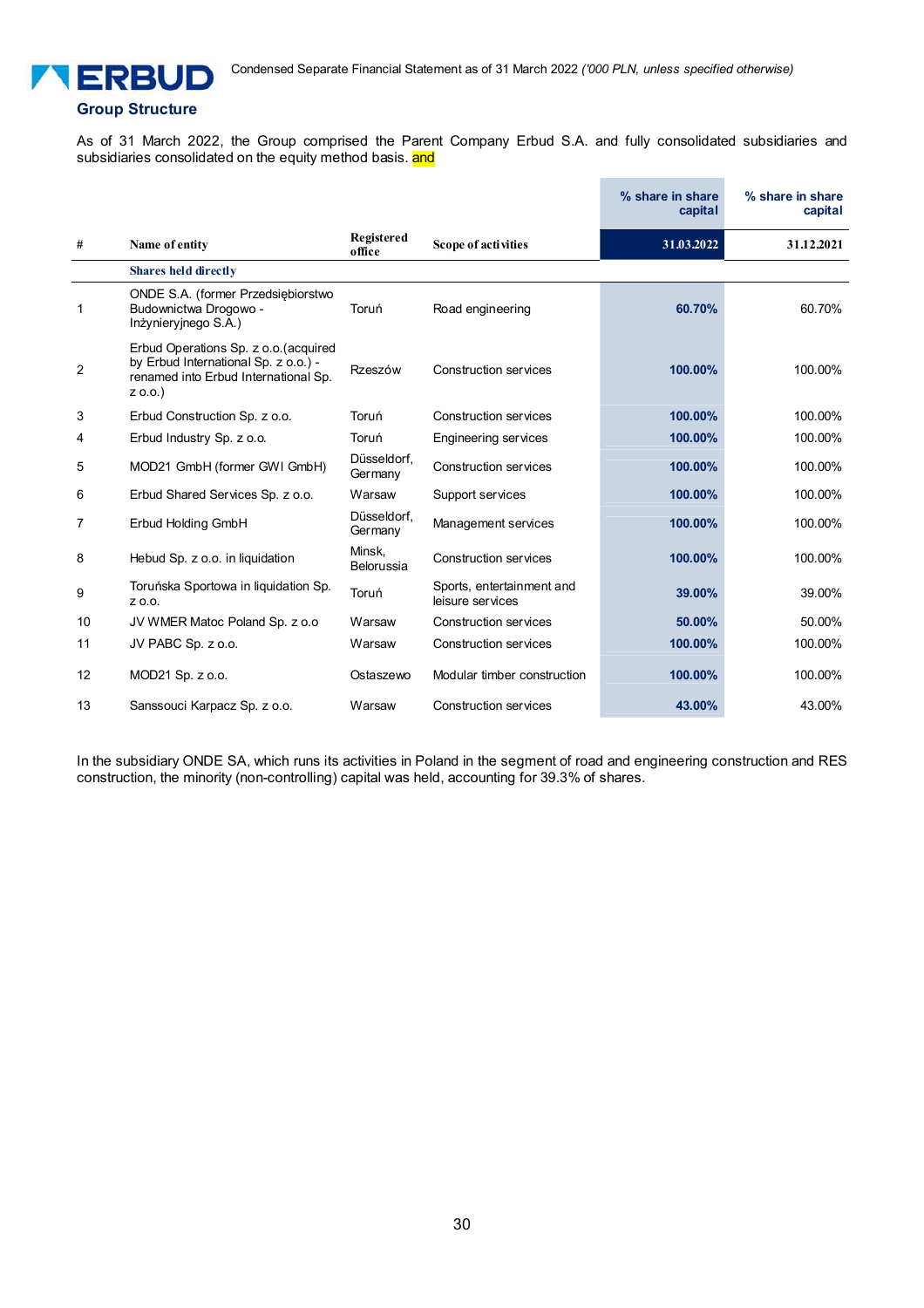

o.o.

### **# Name of entity Registered Scope of activities** 31.03.2022 31.12.2021 **Shares held indirectly**  1 Erbud Industry Centrum Sp. z o.o. (takeover of Erbud Industry Pomorze Sp. z o.o.) The City of Łódź Maintenance services in Individual segment **99.01%** 99.01% 2 ERBUD Industry Południe Sp. z o.o. The City of Będzin Maintenance services in Indirium industrial segment<br>the industrial segment 3 PDI Dusseldorf Malmedyerstrasse Ost GmbH Düsseldorf, Germany Construction services **43.35%** 43.35% <sup>4</sup>PDI Dusseldorf Malmedyerstrasse West GmbH Düsseldorf,<br>Germany Construction services **43.35%** 43.35% 5 Erbud Beteiligungs GmbH Düsseldorf, Experience of SPV<br>Germany **100.00%** 100.00%<br>Oberhause Maintenance services in the second that the second 6 IVT Weiner + Reimann GmbH n, Germany Maintenance services in the industrial segment **100.00%** 100.00% 7 IVT Menzenbach GmbH Oberhause n, Germany<br>Düsseldorf. Maintenance services in the industrial segment **100.00%** 100.00% 8 PflegeQuatier Düren GmbH Dusseldor<br>Germany Germany Construction services **43.35%** 43.35% 9 WTL20 Sp. z o.o. **100.000 Warsaw** Renewable energy sources 10 WTL40 Sp. z o.o. Warsaw Renewable energy sources **100.00%** 100.00% 11 WTL80 Sp. z o.o. Warsaw Renewable energy sources **100.00%** 100.00% 12 WTL100 Sp. z o.o. Warsaw Renewable energy sources **100.00%** 100.00% 13 WTL120 Sp. z o.o. Warsaw Renewable energy sources **100.00%** 100.00% 14 WTL130 Sp. z o.o. Warsaw Renewable energy sources **100.00%** 100.00% 15 WTL140 Sp. z o.o. Warsaw Renewable energy sources **100.00%** 100.00% 16 WTL150 Sp. z o.o. Warsaw Renewable energy sources **100.00%** 100.00% 17 WTL160 Sp. z o.o. Warsaw Renewable energy sources **100.00%** 100.00% 18 WTL170 Sp. z o.o. Warsaw Renewable energy sources **100.00%** 100.00% 19 IDE Projekt Sp. z o.o. Toruń Design s Design services in the RES **100.00%** 100.00% 20 Satchwell Polska Toruń Sp. z o.o. Toruń Maintenance services in the industrial segment **100.00%** 100.00% 21 Azuryt 6 Investments Sp. z o.o. The City of Renewable energy sources **50.00%** 50.00% 22 Cyranka Sp. z o.o. Warsaw Renewable energy sources **100.00%** 100.00% <sup>23</sup>Elektrownia DEPVPL Sp. z o.o. (power plant) The City of Szczecin Renewable energy sources **50.00%** 50.00%<br>The City of Benevies and The City of Benevies **50.00%** 50.00% 24 KWE Sp. z o.o. The City of the City of the City of the City of the City of the City of the City of the City of the City of the City of the City of the City of the City of the City of the City of the City of the City of Renewable energy sources **50.00%** 50.00% 25 IKR GmbH Bitterfeld -**Wolfen** Maintenance services in waintenance services in **100.00%** 100.00%<br>the industrial segment **100.00%** 100.00% 26 WTL270 Sp. z o.o. **100.000 Toruń** Renewable energy sources 27 WTL210 Sp. z o.o. Warsaw Renewable energy sources **100.00%** 100.00% 28 WTL50 Sp. z o.o. Warsaw Renewable energy sources **100.00%** 100.00% 29 Park Słoneczny Ciechanów Sp. z<br>0.0. Toruń Renewable energy sources **100.00%** 100.00% 30 Park Lewałd Sp. z o.o. Toruń Renewable energy sources **100.00%** 100.00% <sup>31</sup>FW Gumienice Sp. z o.o. (*wind farm*) Toruń Renewable energy sources **100.00%** 100.00% 32 Farma Wiatrowa Szybowice Sp. z<br>0.0. (Wind Farm) o.o. (*Wind Farm*) Warsaw Renewable energy sources **50.00%** 50.00% 33 DEVOZE Sp. z o.o. Toruń Renewable energy sources **100.00%** 100.00% 34 Neo Solar Kazimierz Biskupi Sp. z

### **Shares of Parent Company held indirectly (corresponding to the voting rights held)**

31

Warsaw Renewable energy sources **50.00%** 0.00%